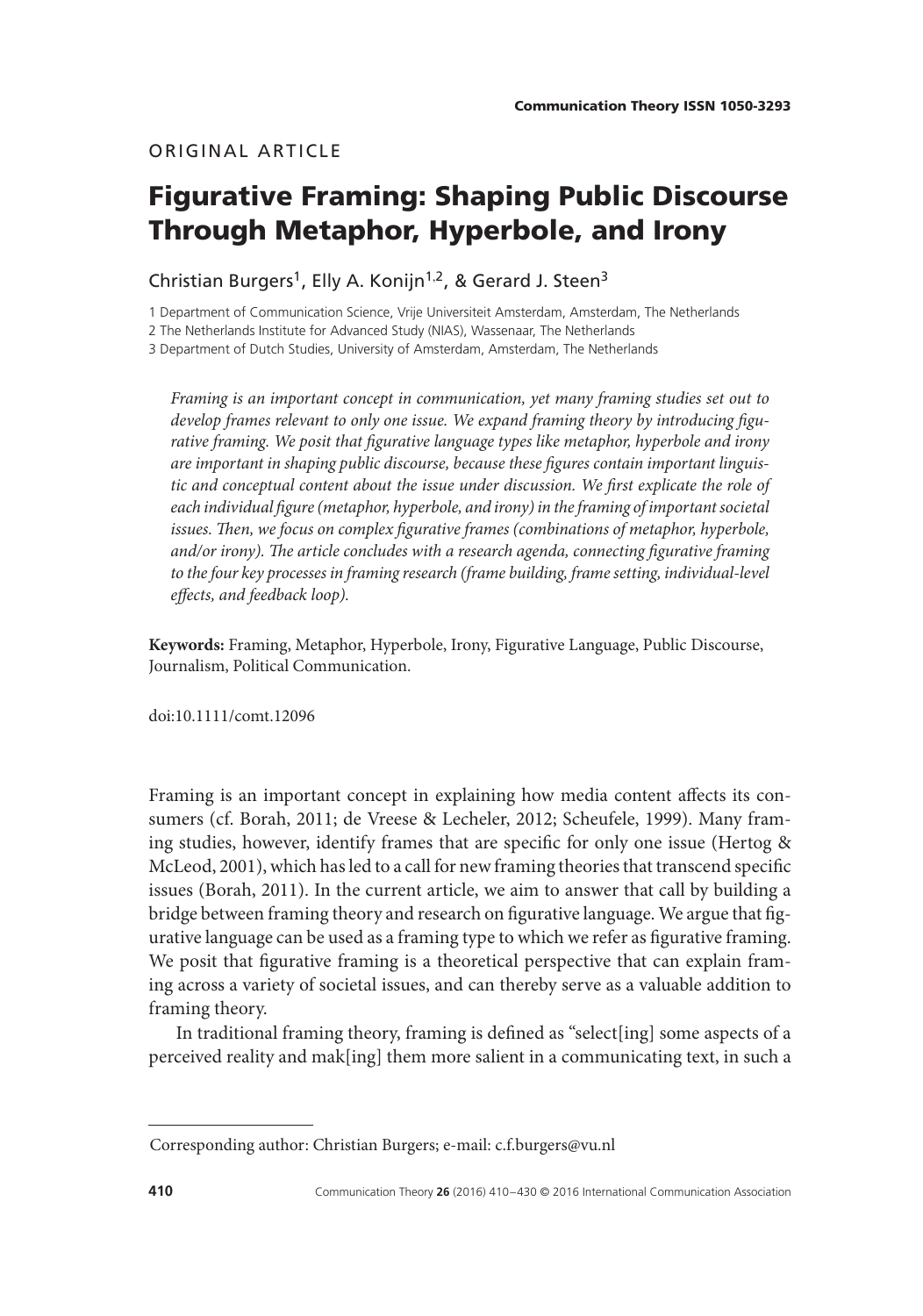way as to promote a particular problem definition, causal interpretation, moral evaluation, and/or treatment recommendation for the item described" (Entman, 1993, p. 53). In doing so, a frame is typically defined as consisting of two elements (Joris, d'Haenens, & Van Gorp, 2014, p. 609): (a) framing devices which are "clearly perceptible elements in a text or specific linguistic structures such as metaphors" and (b) reasoning devices which are the (latent) information in a text through which the problem, cause, evaluation, and/or treatment is implied. In this divide, "framing device" thus refers to the linguistic packaging of a frame, while "reasoning device" refers to the frame's conceptual content.

The novel perspective in this article is that key figurative language types (metaphor, hyperbole, and irony) work as framing devices (by serving as linguistic packaging cues) *and* as reasoning devices (by containing important conceptual content). Thereby, we challenge the traditional perspective seeing figurative language primarily as linguistic framing devices, and expand traditional framing theory. Consider the figurative language framing genetically modified food as "Frankenfood" (Hellsten, 2003) or the Euro Covenant as "Hotel California: You can check in, but never leave" (de Vries, 2012). These frames are created by using metaphor, hyperbole, and/or irony: The Frankenfood frame contains both a metaphor (referring to genetically modified food as a man-made monster), and hyperbole (extreme account of science spiraling out of control). Similarly, the Euro frame is metaphoric (the Euro is compared to *Hotel California*), hyperbolic (exiting the Euro is seen as never possible), and ironic (in the Eagles' song, the luxury *Hotel California* is actually a nightmarish place). In different ways, these frames thus figuratively present a particular problem definition and color the topic under discussion.

In the present article, we first present an account as to why and how figurative language types contain linguistic and conceptual content, and provide empirical evidence from a variety of subdisciplines in communication and media research for our claims. Second, we discuss complex figurative frames (i.e., combinations of metaphor, hyperbole, and/or irony). Third, we conclude with a research agenda for further research into this area, and present a set of empirically testable hypotheses to further the study of figurative framing.

# **How figurative language contains linguistic and conceptual content**

The power of figurative language devices like metaphor, hyperbole and irony in persuading an audience has been acknowledged since the days of antiquity (Quintilian, transl., 1959). In such classic treatises, figurative devices are typically treated as ornamental language which add rhetorical flourish to texts or speeches. In these works, figurative devices are typically seen as "artful deviations" (e.g., McQuarrie & Mick, 1996) in that they involve a deviation from the standard, nonfigurative (i.e., literal) meaning. From such a perspective, figurative language is seen as a stylistic device that does not involve conceptual content. This implies that replacing a type of figure with its nonfigurative ("literal") counterpart may make the message style less appealing, but would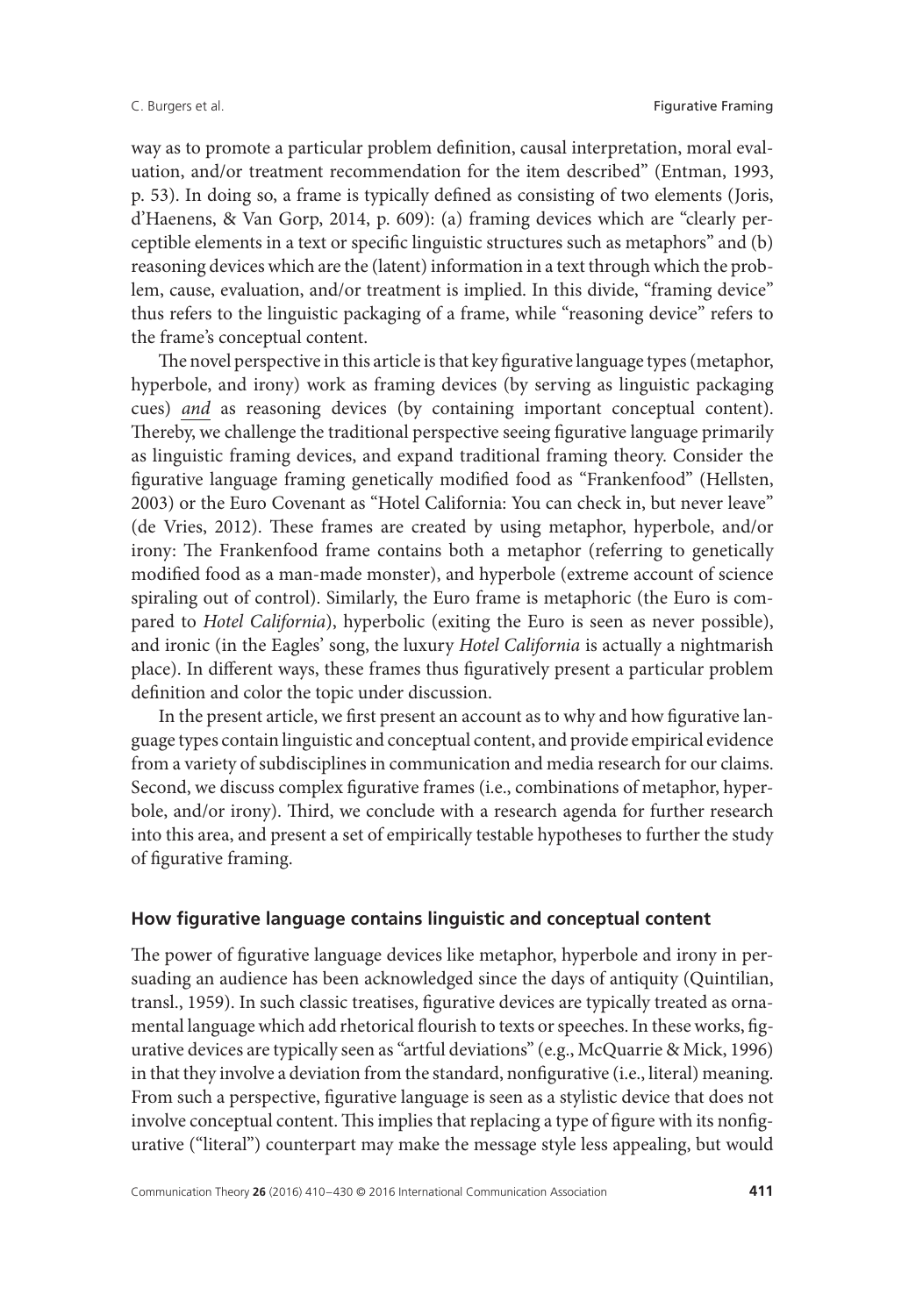not substantially alter the message's (conceptual or propositional) content. Thus, a figurative message would then have the same message content as a literal message, only presented in a more appealing style.

Most communication-scientific perspectives on framing foreground such classic stylistic properties of figurative devices like metaphor, hyperbole, and irony. In the words of Gamson and Modigliani (1989, p. 3), they can be seen as "condensing symbols" in that they can provide a position of a certain political actor "in shorthand." De Landtsheer, De Vries, and Vertessen (2008, p. 222) categorize the figurative device of metaphor as "a specific type of sound bite." In such ways, figurative language is conceptualized as a "framing device" (e.g., Deprez & Raeymaeckers, 2010; Gamson & Modigliani, 1989; Joris et al., 2014), meaning that figurative language primarily operates on a linguistic level (referring to *how*something is said), but not on the conceptual level (referring to *what* is said).

In this article, we argue that, in political framing, figurative language contains both important linguistic and conceptual content. In explaining how these dimensions interact in framing, we integrate literature on figurative language from the fields of cognitive linguistics and social psychology into the communication-scientific literature on framing. The former fields have a long research tradition arguing how figurative language is a strong carrier of conceptual content (Lakoff & Johnson, 1980/2003; Ortony, 1979/1993). This shift in thinking about figurative language started in the late 1970s and 1980s and has been labeled as the "cognitive turn" (Steen, 2011). This cognitive turn opened up the possibility to conceptualize figurative language as a framing and as a reasoning device for communication-scientific theories on framing. After all, when figurative language contains conceptual content, different figurative language types fulfill one or more of the important functions of framing as distinguished by Entman (1993): foregrounding a particular problem definition, cause, evaluation and/or solution.The cognitive turn has been most influential in the study of metaphor, hyperbole and irony, which is why we focus on these three figures (Gibbs & Colston, 2012). Because this cognitive turn was first made for metaphor, and later for hyperbole and irony, we discuss the various figures, and their connection to framing and reasoning devices, in that order.

### **Metaphor: Cross-domain mapping**

Metaphors are cross-domain mappings, which means that information from a source domain is mapped onto a target domain (cf. Lakoff & Johnson, 1980/2003). In order to qualify as metaphoric, the source and target domain have to be sufficiently remote so that the leap from source to target contains two distinct domains. In fact, for metaphors to be highly apt, the similarity between source and target domain (called "between-domain similarity") should be as low as possible. At the same time, the place of both source and target within their respective domains (called "within-domain similarity") should be as high as possible (Gibbs, 2008). This level of aptness is an important predictor of the success of the metaphor (Chiappe, Kennedy, & Chiappe, 2003). The persuasive power of metaphors has been attested in a meta-analysis,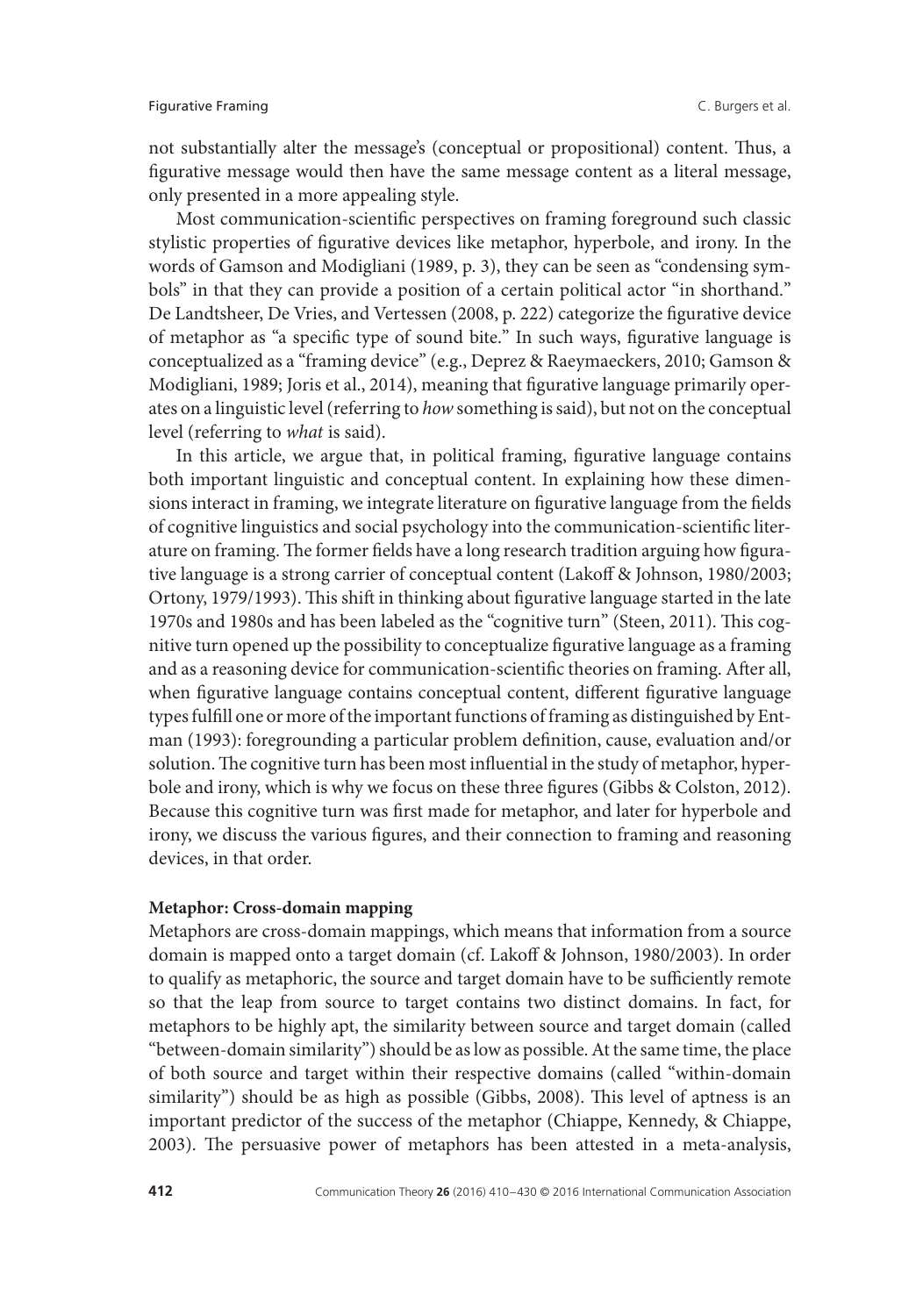showing that metaphors can be very persuasive in impacting the audience (Sopory & Dillard, 2002).

In the 1980s, the perspective of metaphors as being only linguistic changed when Lakoff and Johnson (1980/2003) introduced Conceptual Metaphor Theory (CMT), which had two major claims. The first claim is that metaphors in language typically cluster in larger conceptual structures ("conceptual metaphors"). For instance, linguistic expressions like "his ideas have finally come to *fruition*," "that's a *budding* theory," or "physics has many *branches*" all share the conceptual metaphorical structure comparing ideas to plants (cf. Lakoff & Johnson, 1980/2003, p. 47). Furthermore, a conceptual metaphor often implies a story and/or event sequence enabling metaphors to function as reasoning devices. For instance, the conceptual metaphor comparing ideas to plants includes the latent information that ideas are living organisms, which start out small but can develop and grow when they are well cared for, but can also die, either prematurely ("nipped in the bud") or when their time has come.

Such reasoning devices can even be activated by one specific linguistic metaphor. The linguistic expression "tax relief," for instance, implies the conceptual metaphor of "taxation is a burden," defining the issue of taxation as a physical weight that bears down upon the people who have to carry it around (i.e., the taxpayers), in which the burden is the cause of the negative sentiment (Lakoff, 1996/2002). The example also suggests a negative evaluation of the policy of taxation, as taxation is mainly conceptualized as a nuisance for the citizens having to pay taxes (even though taxes are used to fund very useful public facilities like schools, roads or the utilities grid). Finally, the metaphor suggests how politicians should deal with taxation: they should alleviate the burden for taxpayers, and strive to reduce taxes ("tax relief").

Lakoff and Johnson (1980/2003) argue that conceptual metaphors are elements of cognition, which may be triggered by language, yet are also independent of language (see also Gibbs, 2008 for an overview). Empirical evidence for this claim has been accumulated in social psychology, where scholars have tried to activate conceptual metaphors in the brain without using language. For instance, a famous series of experiments has focused on the conceptual metaphor "affection is warmth," which conceptualizes interpersonal affection as physical heath (Williams & Bargh, 2008). In these experiments, participants feeling physically warm (by holding a cup with a hot beverage) generally judged others to have a more generous ("warmer") personality than participants feeling physically cold (by holding a cup with an iced beverage). Similar results have been found for experimental studies tapping into conceptual metaphors with manipulations involving visual (e.g., Boot & Pecher, 2010), olfactory (e.g., Lee & Schwarz, 2012), and sensory (e.g., Hong & Sun, 2012) cues. These studies demonstrate that metaphor is not just a linguistic element, but also involves a dimension of thought.

The second claim of CMT is that conceptual metaphors are ubiquitous in thought around a wide range of (social) issues. Various studies show that metaphors are often used to discuss and conceptualize political topics such as EU politics (Musolff, 2000), financial reporting (Charteris-Black & Musolff, 2003), and immigration (Quinsaat,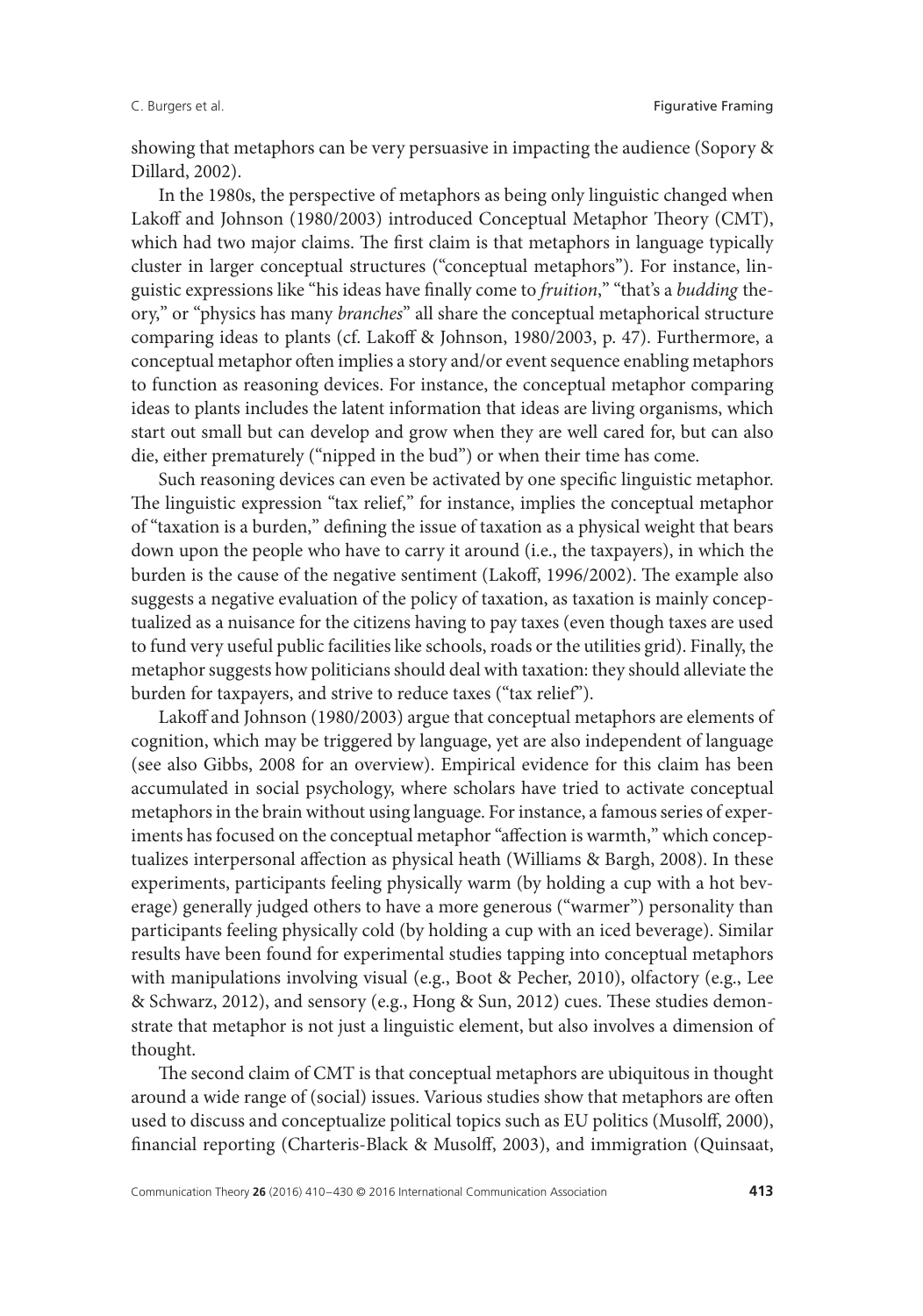2014). Moreover, even some political frames that have already been widely discussed in the communications literature are metaphoric in nature. An example is the game frame, in which politics is metaphorically compared to a game (Aalberg, Strömbäck, & de Vreese, 2012). That is, journalists who adopt the game frame talk about politics using metaphorical language to refer to either sports or war. This means that politicians are referred to either as athletes competing in a match or as military actors engaged on some field of battle. Using such language to talk about politics may serve to make political debates more exciting as well as more comprehensible (Aalberg et al., 2012; Iyengar, Norpoth, & Hahn, 2004).

While the game frame presents a general frame of reference to talk about politics (sometimes called a meta-frame, cf. Aalberg et al., 2012), subframes make the specific games played by politicians more explicit. One of these subframes is the horserace frame (Iyengar et al., 2004). The horserace frame is mostly limited to one particular political situation (i.e., elections), and presents the election as a horserace between contenders. Under the horserace frame, some contenders (i.e., political candidates) may take the lead early in the race (i.e., the campaign), but fall back later on. Other contenders may have a slow start, but gain momentum throughout the race. When the contenders approach the finish line (i.e., election date), some contenders may go neck-to-neck for the win, while others straggle behind and lose. Thus, metaphoric frames can be used to present a definition of very broad political issues (e.g., politics as a game) and to define specific topics and events (e.g., elections as a horserace).

Furthermore, more than one conceptual metaphor can often be found to describe a certain topic, opening up the possibility of presenting competing conceptual-metaphoric frames. For the domain of politics, Lakoff's (1996/2002) Theory of Moral Reasoning (TMR) presupposes that conservatives and liberals unconsciously build their worldviews around different conceptual metaphors about the state as a family. From the TMR perspective, conservatives and liberals prefer different (metaphoric) family values: conservatives think of the state as a strict father, in which morality is based on strength and moral authority; in contrast, liberals' worldview is based on a metaphorical model of the state as a nurturing parent, in which morality is based on empathy and compassion.

Such differences between a strict and nurturing parent morality can be found in typically conservative and liberal discourse on policy preferences for a variety of political issues (Lakoff, 1996/2002). For instance, for issues related to crime, the strict father metaphor would argue that crime can best be reduced by acting strongly and swiftly, e.g., by increasing sentences for offenders and by having more tight police control. In contrast, the nurturing parent metaphor would suggest that crime can best be solved through prevention, by tackling the underlying social causes. TMR presupposes similar differences between the strict and nurturing parent worldview for a wide range of heavily debated political issues, from taxation to abortion (Lakoff, 1996/2002). A number of recent empirical studies have confirmed one of TMR's key hypotheses, that conservatives use relatively more strict father morality metaphors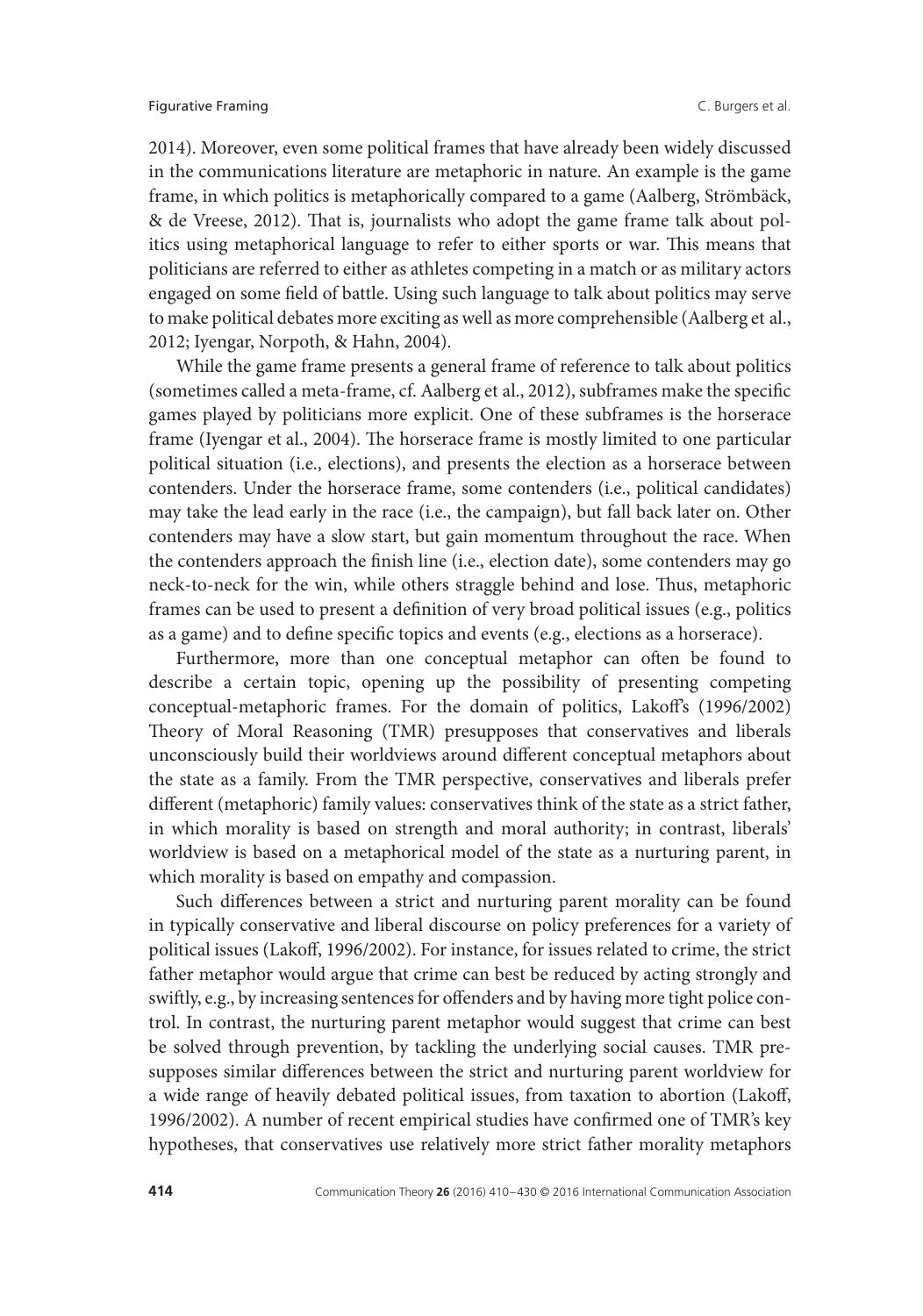and that liberals use relatively more nurturing parent morality metaphors. Such differences in metaphor use between liberals and conservatives have been established in a variety of discourse situations such as political campaign materials (Moses & Gonzales, 2015; Ohl, Pfister, Nader, & Griffin, 2013), political speeches (Deason & Gonzales, 2012), and voter comments (McAdams et al., 2008). Taken together, these studies demonstrate that metaphor operates on both levels of framing and reasoning devices.

# **Hyperbole: Extreme exaggeration**

Classical perspectives on figurative language (e.g., Quintilian, 1959) typically make a distinction between schemes (figures focusing on regularity, e.g., rhyme and alliteration) and tropes (figures involving a change in meaning, e.g., metaphor, hyperbole). In these perspectives, metaphors cluster in the same group of rhetorical figures with other figures like hyperbole and irony. Yet, after the cognitive turn, scholars typically focus on only one of the figures. We argue that metaphors are not the only figures that can serve as both framing and reasoning devices, but that other figures (hyperbole and irony) can do so as well.

Hyperbole involves extreme exaggeration by describing something (an "ontological referent") as larger than it really is. For instance, if you are late for a meeting with a friend, and this friend tells you that they "have been waiting *for ages*," this statement contains an exaggeration of the waiting time. Some scholars refer to hyperbole as "extreme case formulation" (Norrick, 2004), implying that hyperbole is typically found at the very end of a semantic scale. Like metaphor, hyperbole is a pragmatic device which means that an utterance is only hyperbolic given a specific context (cf. Searle, 1978). That is, an utterance like "the biggest disaster of the 21st century" can be nonhyperbolic when for instance referring to the Asian Tsunami of 2004, but hyperbolic when referring to a loss in a sports match.

For instance, in 2013, Republican Ben Carson argued that the Affordable Care Act (ACA, known popularly as Obamacare) was "the worst thing that has happened in this nation [the USA] since slavery" (Sullivan, 2013). Such exaggerations can help to put a topic on the public agenda, thereby arousing interest in the topic. As such, using hyperbole can intensify a discussion by increasing message processing (Craig & Blankenship, 2011) or the emotional attitude attached to a subject (Claridge, 2010), which, in turn, can affect message persuasiveness (Craig & Blankenship, 2011). Furthermore, experimental evidence suggests that using hyperbole in political campaign materials can boost the impact of such campaign materials, especially for people who process these materials superficially (Weber & Wirth, 2014).

When hyperboles are repeated often, the exaggerated topic gets a place in the public debate that is different than when the topic is described without hyperbole. These functions of hyperbole have been most extensively studied in societal debates on (terrorist) threats. In such debates, using hyperbole to exaggerate the threat (i.e., "threat exaggeration") can be a powerful rhetorical tool in persuading the public of the existence, importance and imminence of a certain threat (cf. Doig & Phythian, 2005;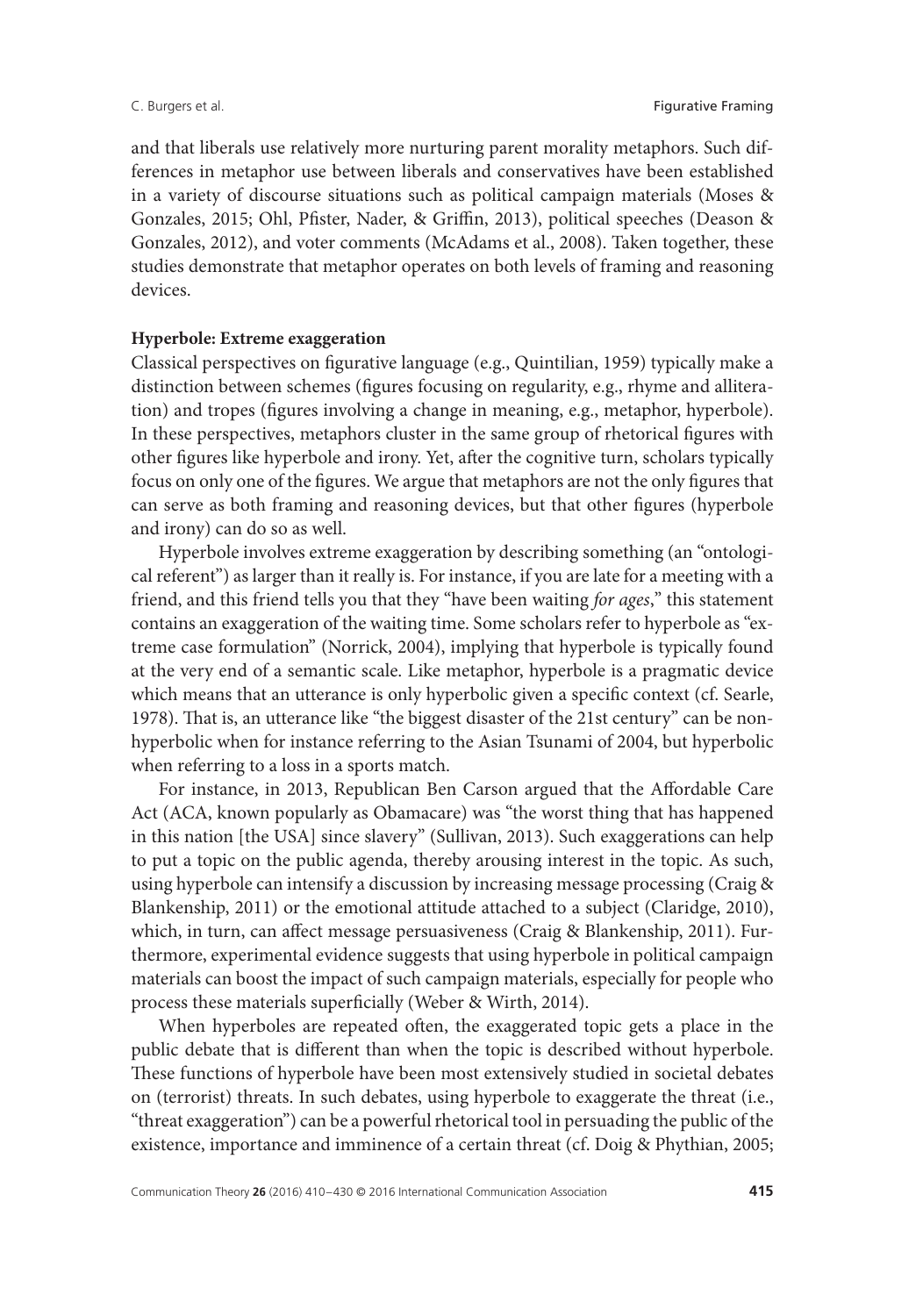Kaufmann, 2004). When speakers use this form of hyperbole, they frame a threat as being more imminent and/or dangerous than it actually is. For example, Kaufmann (2004) argues that the Bush Administration consistently exaggerated the alleged threat posed by Saddam Hussein and his weapons of mass destruction in the public debate, which eventually gave the Administration enough policy support to start the Second Iraq War. This suggests that threat exaggeration is achieved by deliberately inflating the impact of objective figures and thus by deviating from objective truth. In a democracy where politicians are supposed to tell the truth, the use of threat exaggeration is, according to some scholars, a case for moral concern (Kaufmann, 2004). In this way, hyperboles could work as reasoning devices by giving certain elements within the existing frame added weight and focus in the discussion.

Furthermore, hyperboles can steer the discussion by limiting it to one topic or keeping the discussion firmly within either the positive or negative domain (cf. Snoeck Henkemans, 2013). For example, it is possible that people conclude that calling ACA "among the worst laws ever enacted by Congress" overstates the law's negative impact, and that the negative evaluation should be mitigated (e.g., the law is fairly negative). This then still results in the law being evaluated in negative rather than positive terms. As such, hyperbolic frames work as reasoning devices in shaping a debate, by limiting the type of discussion about the topic (e.g., a discussion on the degree of badness of ACA instead of a discussion on whether ACA is bad or good). When the law had been implemented for about a year, the New York Times (2014) analyzed the impact of the law based on actual data, and found that the law had "largely succeeded in delivering on President Obama's main promises," suggesting that it had many positive effects. Thus, the hyperboles used changed the debate's focus away from the real-life (positive) effects of implementing the ACA law.

#### **Irony: Attacking or reinforcing established opinions**

Irony contains a literal evaluation of something that is contrary to what an individual aims to get across (Burgers, van Mulken, & Schellens, 2011). This implies that the intended evaluation of an ironic utterance (negative, positive) is contrary to the stated ("literal") evaluation. An example is, after having proclaimed a policy initiative that turns out to be really bad, ironically exclaiming: "*Well, that was a great policy initiative*." The difference between irony and hyperbole is thus that irony includes a reversal on a semantic scale (from positive to negative or vice versa) while hyperbole stays within the same evaluative domain (either positive or negative). Irony can positively affect attitudes about the text (Burgers, van Mulken, & Schellens, 2012) and speaker perception (Dews & Winner, 1995). In that way, irony can arouse interest in a particular topic or perspective, and be used as a way to communicate for instance politeness (Dews & Winner, 1995) or interpersonal aggression (Averbeck & Hample, 2008).

Some scholars posit that irony constitutes an attack on established expectancies or norms (e.g., Dori-Hacohen & Livnat, 2015; El Refaie, 2005; Ettema & Glasser, 1994;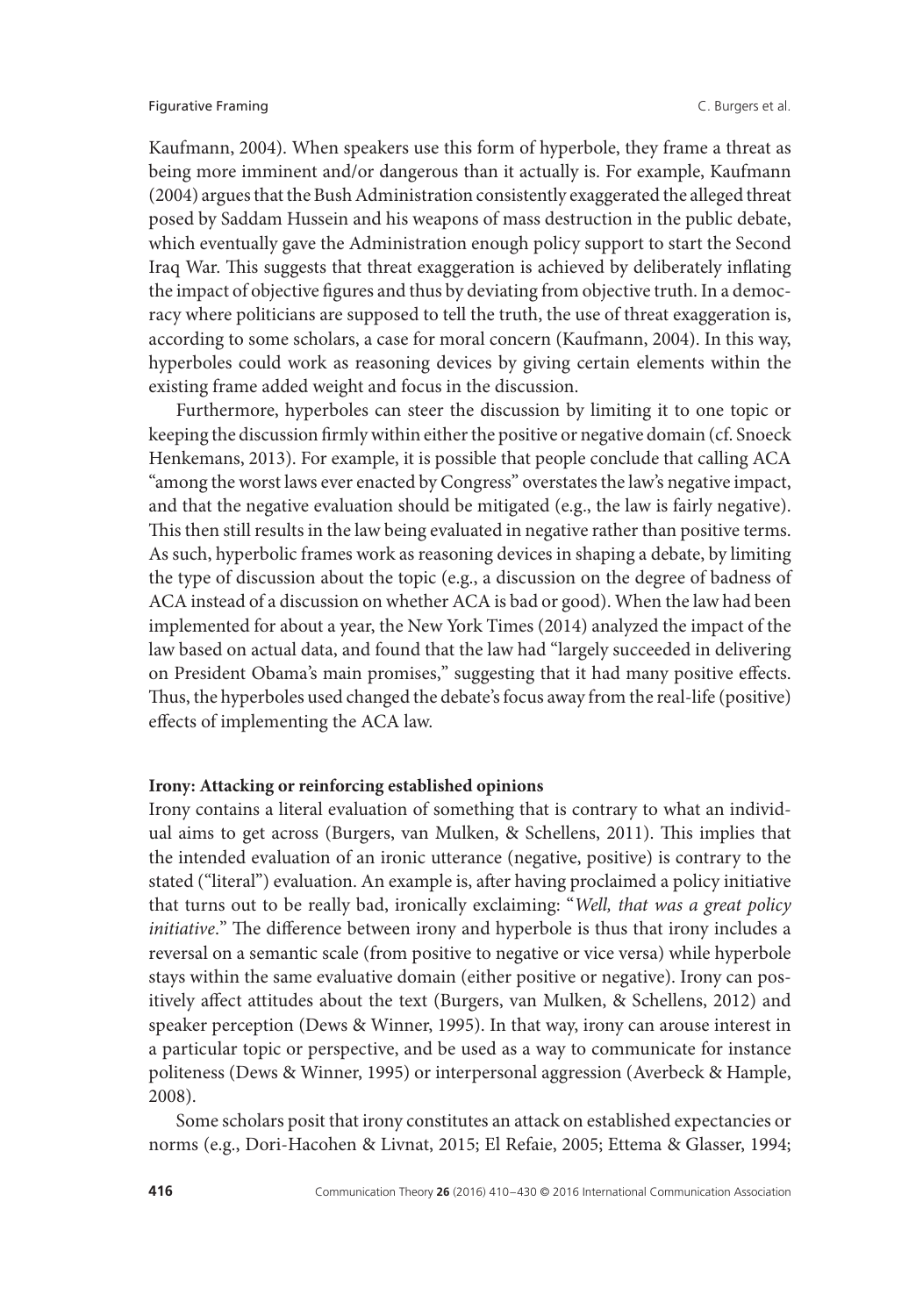Glasser & Ettema, 1993; Wilson & Sperber, 2004). Because irony explicates the original expectancy or norm of the (recent) past (e.g., *the policy initiative would be great*), it acknowledges the disconfirmation of the expectancy or norm at the same time. Hence, irony could work as a reasoning device by illustrating defective expectancies and norms, and putting these into perspective. Through irony, readers can become aware of the fact that a traditional problem definition, causation, expectancy or norm is no longer valid, and thus acts to change the problem definition, expectancy or norm to fit the general state of affairs. This means that irony can be used to change deficient frames. By doing so, irony can also reveal the other (counter-)norms as held by the ironist (e.g., Drucker, Fein, Bergerbest, & Giora, 2014).

El Refaie (2005) presents an example of how irony can undermine existing frames in the context of a case study of irony use in Austrian news reports of an immigration case in which Kurdish refugees landed in South Italy in a boat, seeking asylum. While the overall tone of the news reports was negative about the Kurds and objected against their getting asylum (e.g., by suggesting the country should be *secured* from illegal immigrants), some journalists used irony as a means of sending an alternative message, in support of the Kurds. These journalists ironically quoted and ridiculed statements made by opponents of the Kurdish case (e.g., by ironically proposing that the country should be "*secured*" against tortured, desperate people). In this way, these ironic comments targeted the dominant anti-immigrant frames, with the intention of changing the content and tone of the debate. El Refaie (2005) concludes that irony is a particularly impactful framing device to introduce an opposing frame to a dominant discourse: Ironic framing presents a negative evaluation of the dominant frame in the discourse, which could subsequently open up the possibility for introducing alternative frames. Thus, at the level of reasoning devices, irony is used to give a negative evaluation of existing problem definitions and causes, implying that alternative solutions need to be explored.

Other studies suggest that irony is not only used by journalists for these goals, but also by political actors aiming to attack political opponents. For example, Pehlivan and Berthon (2011) describe an ironic campaign during the 2012 US Presidential Elections for a nonexistent politician called Hugh Jidette (pronounced phonetically as *huge debt*). In this campaign, the fictional Hugh Jidette runs for US President on the promise of doubling the nation's national debt when elected. The makers of this campaign hoped to raise awareness for the continued spending of all candidates (Pehlivan & Berthon, 2011). Through this fictional and ironic campaign, the makers aimed to critique the candidates for their expenditures as well as making the national debt an issue during the elections. Audience responses reported by Pehlivan and Berthon (2011) indicate that various audience members took up on the frames presented in the campaign, meaning that the criticism of existing candidates took hold.

Thus, while many studies suggest that, at the level of reasoning, irony serves to challenge existing frames, other research shows that irony can also serve to maintain frames, even in the wake of information that disconfirms elements of the frame (Burgers & Beukeboom, in press; Karstetter, 1964; Kaufer & Neuwirth, 1982). This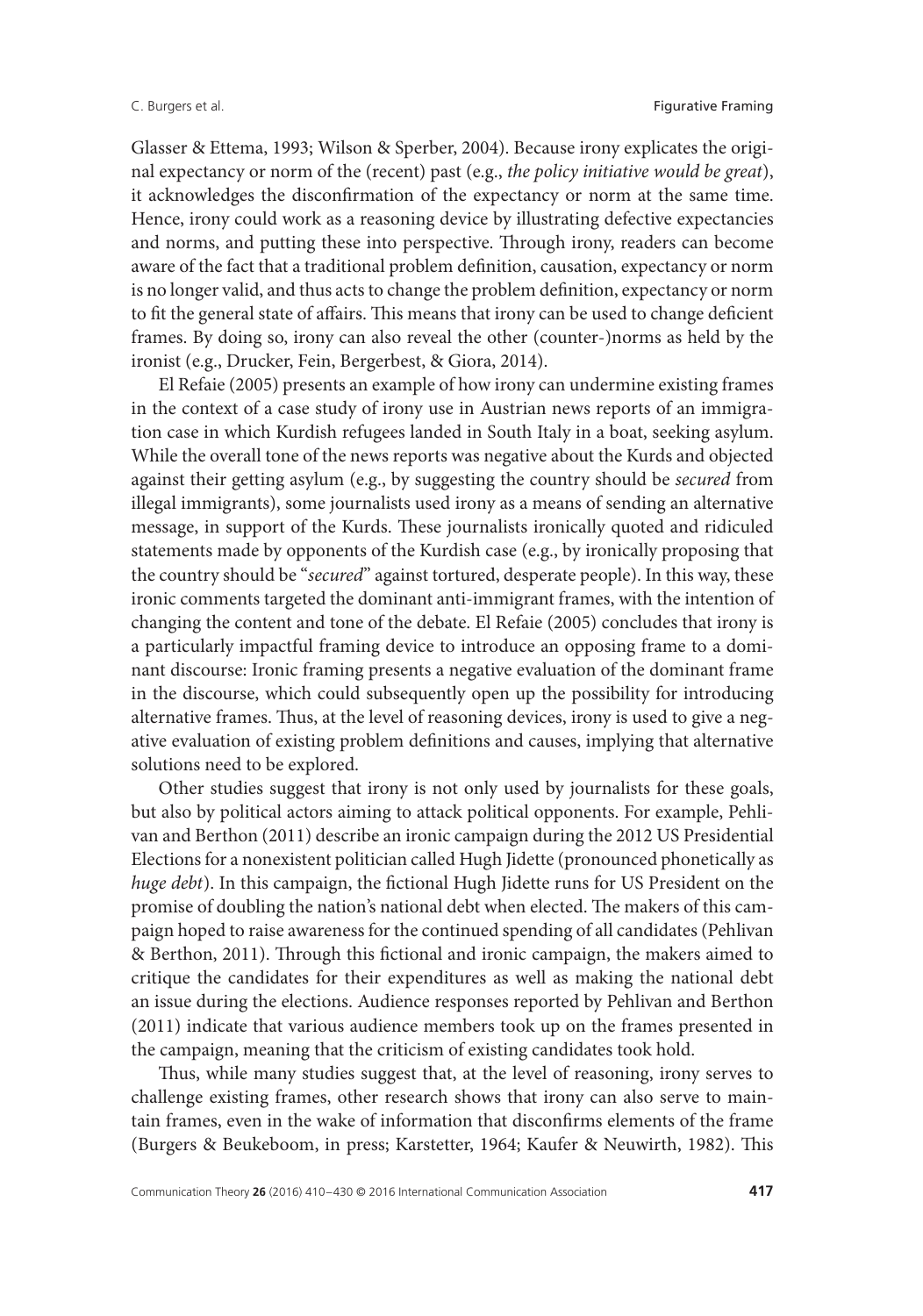perspective, called the irony bias, argues that speakers use more irony in situations with unexpected (vs. expected) outcomes (e.g., a violation of existing problem definitions, causation, expectancies or norms). Recipients of ironic utterances subsequently process both the literal meaning (e.g., *really good policy initiative*) and the intended meaning (e.g., *really bad policy initiative*) of the utterance. Because the literal meaning is active and retained in memory during and after processing (e.g., Akimoto, Miyazawa, & Muramoto, 2012; Giora, Fein, & Schwartz, 1998), it mitigates the impact of the intended meaning. Furthermore, recipients exposed to irony (vs. literal messages) are likelier to attribute the causes of a behavior to specific circumstances of the individual situation rather than to characteristics of the actor.This indicates that irony also leads to more external attribution compared to literal language (Averbeck, 2010; Burgers & Beukeboom, in press). As a result, the irony bias argues that irony can help to preserve existing expectancies and norms, even in the face of disconfirming situational information. In this way, irony can make recipients implicitly discard factual information showing a frame's deficiency and retain the frame.

Both perspectives argue that irony is a powerful device in both frame maintenance and frame change. Irony can both challenge (El Refaie, 2005; Wilson & Sperber, 2004) and reinforce (Burgers & Beukeboom, in press) established problem definitions, causes, expectancies and norms. In some cases (e.g., political shows like "The Daily Show" which combine political commentary with humor), an ironic stance throughout the entire program makes it difficult to pin down the exact position and goal of the show's anchor and producers when commenting on the news (Baym, 2005). Hence, irony differs from other figures because irony is not used to create a new frame, but rather to comment on frames that are already in usage. By ironizing an established frame, authors can both maintain and challenge this frame.

In sum, various studies showed that metaphor, hyperbole and irony are important framing devices for various topics related to political communication and journalism. Yet, figurative framing is not limited to these areas. Other studies have shown that these figurative-framing devices are used in similar ways to frame a variety of societal topics, ranging from health (e.g., Gibbs & Franks, 2002; Krieger, 2014) to environmentalism (e.g., Pehlivan, Berthon, Berthon, & Cross, 2013; van Gorp & van der Goot, 2012). Herewith, an important requirement for developing a new perspective on framing is met (Borah, 2011; de Vreese & Lecheler, 2012), in that figurative framing is relevant for not just one issue but rather a variety of social issues. Furthermore, we argue that various types of figurative language (metaphor, hyperbole, and irony) not only operate on the linguistic level, but also on the conceptual level: The three figurative devices can be used to promote a problem definition, causation, evaluate an issue and/ or present a particular solution. In this way, figurative frames do not only operate on the level of language as a framing device as has been shown in earlier framing studies (e.g., De Landtsheer et al., 2008; Gamson & Modigliani, 1989; Joris et al., 2014), but also at the conceptual level, as reasoning devices.

Until now, we have discussed different literature looking at metaphor, hyperbole, and irony as a framing device. Of course, in discourse, it is not only possible to use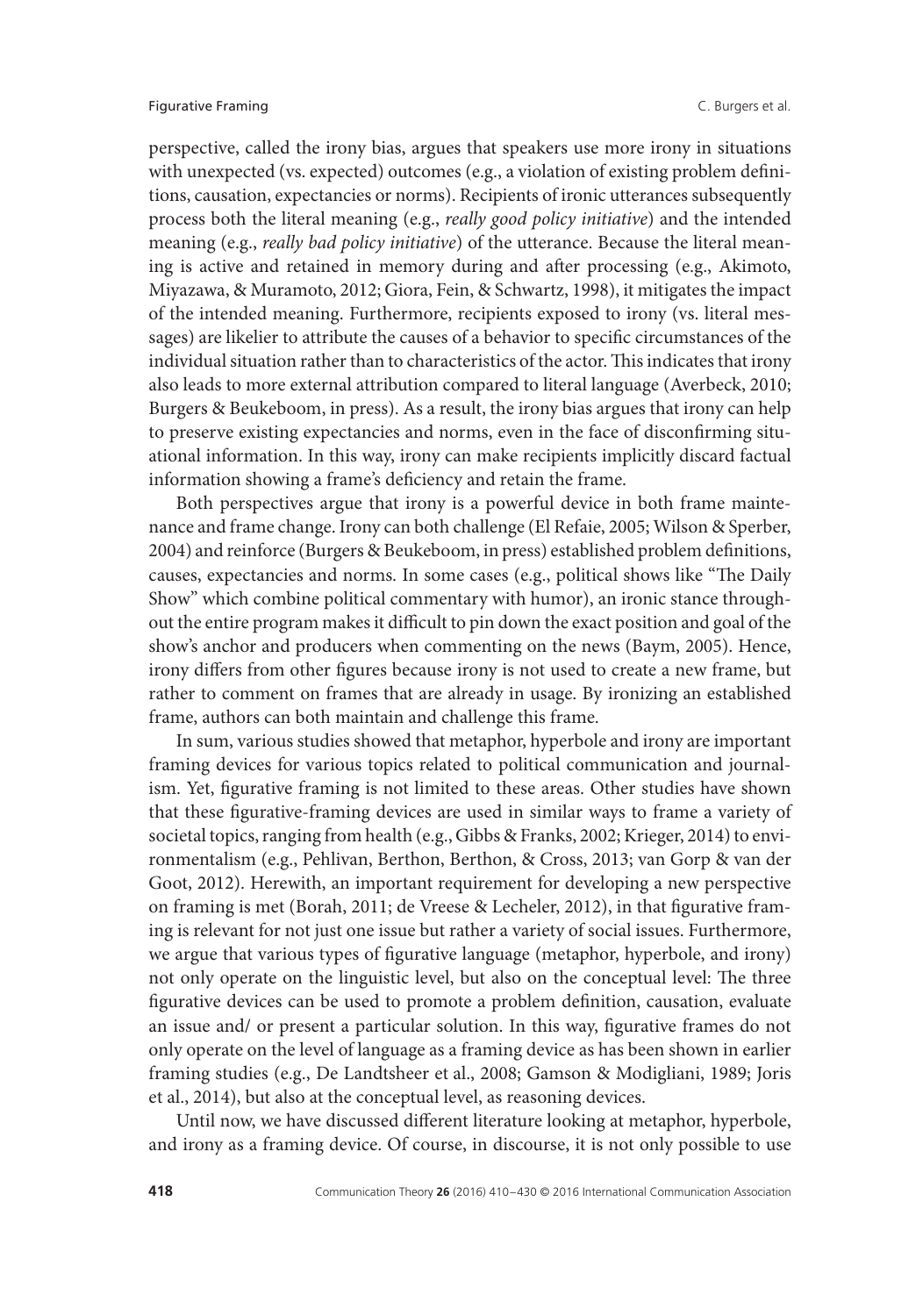such a figure in isolation, but also to use them in combination. This next section deals with such combinations of figurative framing devices.

# **Combinations of figurative frames**

While most studies deal with metaphor, hyperbole, or irony in isolation, the different figurative framing devices can of course also be combined. We propose that such combinations can have communicative effects going beyond the effects of any of these frames in isolation. The Dutch debate on immigration, for instance, has been impacted by a frame combining metaphor and hyperbole for quite some time. In the debate, right-wing politician Geert Wilders referred to a "tsunami of Islamization" (Elsevier, 2006) when discussing the number of immigrants to the Netherlands from Islamic countries. This frame builds on a conventional metaphor comparing immigration to waves. At the same time, the metaphoric wave is hyperbolically extended into the largest wave possible, a tsunami. Such frames make an abstract concept like immigration concrete through metaphor, while simultaneously exaggerating the impact through hyperbole. Likely, such a combinatory figurative frame has different effects than a frame containing only metaphor or hyperbole. Various scholars have noted that the various figures can be closely related (cf. Averbeck, 2015; Gibbs, 2000), and often occur together in discourse (Kreuz, Roberts, Johnson, & Bertus, 1996), but, at the same time, each of the three figures is also clearly distinct (cf. Carston & Wearing, 2015). While a systematic investigation of combinations of figurative language devices is currently lacking from the literature, some case studies support our notion that combinations of metaphor, hyperbole and irony can have an impact that goes beyond the individual impact of one of these figures alone. We discuss these case studies below.

Combinations of metaphor and irony have been studied in a case study of ironic similes (Veale, 2013). A simile is a type of metaphor that is linguistically presented in the form of *as X as a Y* (e.g., *as strong as a bear*). In an ironic simile, the X and Y elements are contraries, in that the X element presents readers with a quality that the Y element typically does *not* have (e.g., *as useful as an inflatable dart board*, Veale, 2013). Such ironic similes have a differential impact compared to nonironic similes: a nonironic simile presents readers with a conventional image that builds on stereotypical knowledge (e.g., bears are usually strong). Ironic similes, in contrast, present readers with a subversion of stereotypical knowledge (e.g., inflatable dartboards are *not* useful, as they will deflate upon impact). In doing so, ironic similes present elements of stereotypical knowledge (inflatable objects and darts do not go together), and also contain an element of wit that nonironic similes do not possess. In this way, ironic similes are creative subversions that present a new perspective on common stereotypical knowledge (Veale, 2013), and can thereby present new problem definitions or causes.

Combinations of irony and hyperbole have been studied in the context of pragmatic goals achieved by speakers. One study (Colston & Keller, 1998) compared how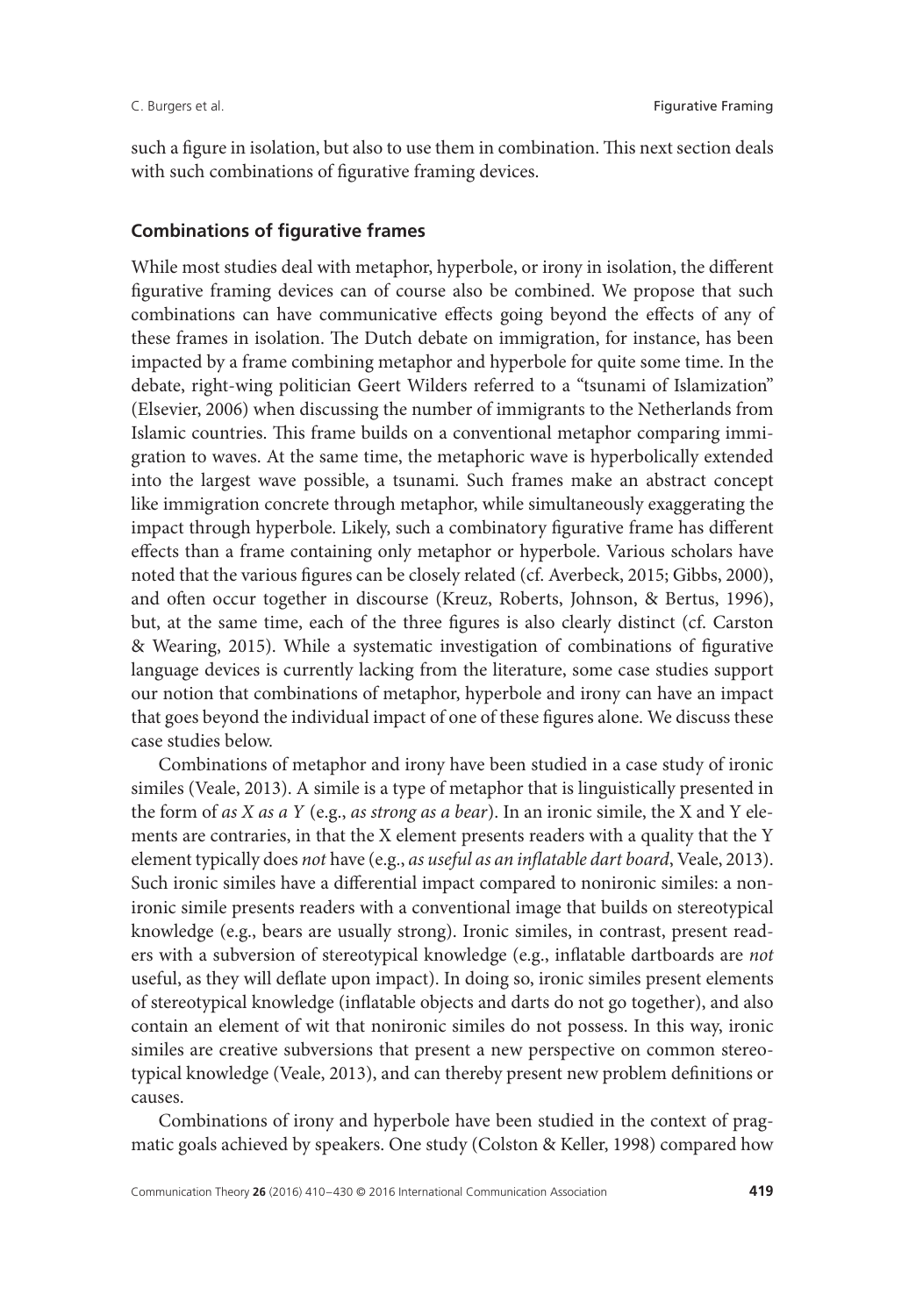audiences responded to hyperbolic comments (e.g., *There is not a single person in line* to comment on a line consisting of two persons), ironic comments (e.g., *The line is long*), and ironic hyperboles (e.g., *The line is a million miles long*). Results showed that, from ironic hyperboles, recipients inferred more surprise than from either hyperbolic or ironic comments alone. This suggests that combining the two figures of irony and hyperbole into one frame has a larger impact on evaluation than when each of these figures is used in isolation.

Combinations of metaphor and hyperbole have mainly been studied in the form of isolated case studies. One example is that of the Frankenfood frame, where genetically modified food was framed in an extremely negative way (Hellsten, 2003).<sup>1</sup> This hyperbolic metaphor quickly became a dominant frame in the public debate when NGOs (opposed to genetically modified food) introduced it in the late 1990s. At the same time, the frame's influence was relatively short-lived, as its impact increased until the year 2000, but decreased shortly after (Hellsten, 2003). This case study suggests that frames combining metaphor and hyperbole may have a large impact in steering public debates in the relative short term, but lose their strength after some time. However, these observations are based on one case only, and should be investigated more systematically across societal topics.

We argue that combinatory figurative frames have framing effects that go beyond the impact of each of the individual figures. By combining two figures, it becomes more difficult for critics to challenge the frame, because it contains two rhetorical operations at the same time, making it very hard to pin down the author on their words. For instance, using only a rhetorical hyperbole (e.g., "one of the worst laws ever") may easily be discarded as a nonfactual overstatement, while a metaphoric hyperbole (e.g., "Tsunami") is more difficult to argue against. In this way, complex figurative frames combine the power of the individual figures to an effect neither figure would have in isolation. This can strengthen their effects in reasoning. Therefore, as a first step toward a systematic analysis, we present all possible combinations of metaphor, hyperbole and irony in Figure 1. Theoretically, all combinations are possible within a given topic. However, in practice, actors in public debates will probably use some instantiations over others, or use different instantiations at different places in the debate to achieve different framing goals. Figure 1 presents a framework that can be used for such a systematic study of figurative framing, in that it makes all configurations of figurative frames visible and explicit.

### **A research agenda for figurative framing**

In this article, we took up the challenge from the framing literature to find new ways of approaching framing theory (Borah, 2011; de Vreese & Lecheler, 2012). We introduced our figurative framing theory, which is based on figurative language like metaphor, hyperbole and irony. In our view, these figures are used as both framing and reasoning devices to shape the public's opinion on important topics by presenting a particular problem definition, cause and moral evaluation, and implying policy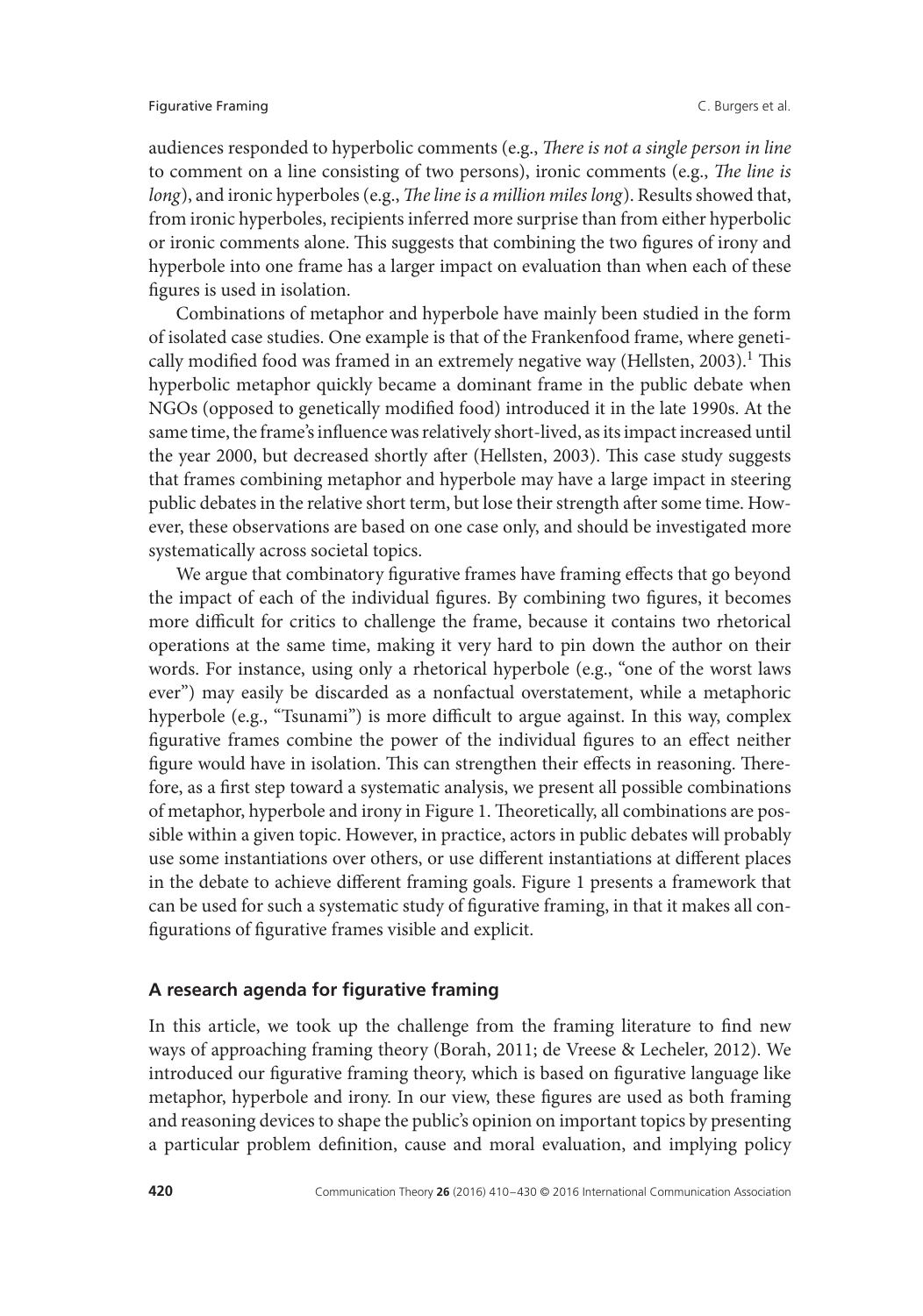

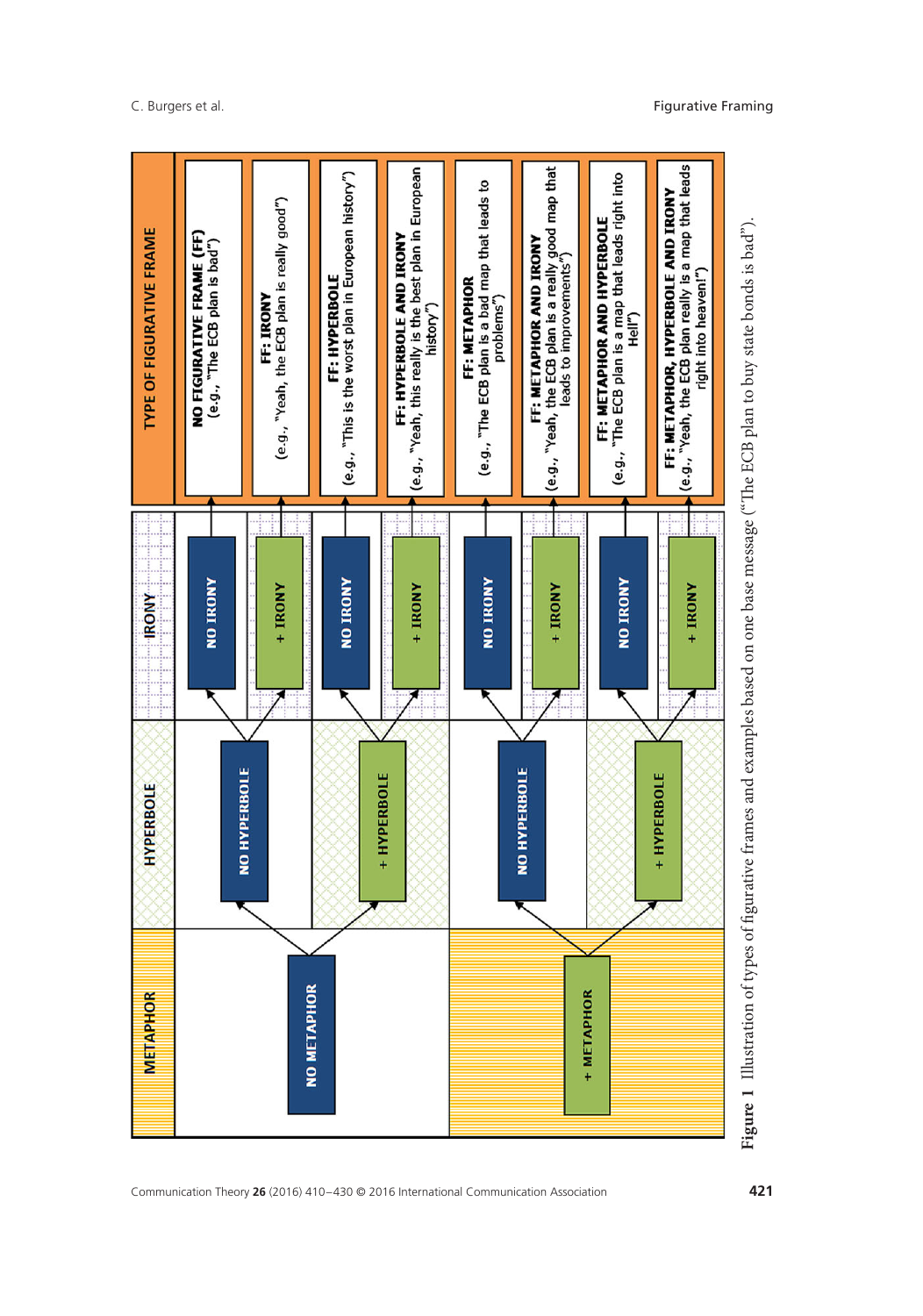#### Figurative Framing **Figuration** C. Burgers et al.

solutions. Furthermore, we posit that *complex* figurative frames (i.e., combinations of metaphor, hyperbole and/or irony) can have an impact beyond each of the figures in isolation. In this way, figurative framing is an important new type of framing in communication.

In presenting Figure 1, we have established a taxonomy of types of figurative frames as a background for systematic research into framing effects. From here, we can identify the key challenges that lie ahead in this research line. In general, framing research can focus on four distinct key processes: (a) frame building, (b) frame setting, (c) individual-level effects of frames, and (d) the feedback loop from audience to journalists (Scheufele, 1999). In the following, we describe our perspective on future research into figurative framing regarding these four key processes, and give a number of predictions that are open to empirical verification.

First, frame building refers to the process through which societal actors construct different frames (Brüggemann, 2014; Scheufele, 1999). In other words, scholars studying the frame-building process focus on when and why societal actors decide to use (which) figurative frames for which purpose. The frame-building literature suggests that this decision is dependent upon the topic, the actor's own (ideological) background, as well as characteristics of the medium and of influential sources (Scheufele, 1999).

With respect to the topic, figurative frames containing metaphor and/or hyperbole can present their readers with a particular problem description and evaluation (cf. Hartman, 2012; Kaufmann, 2004). This suggests that such figurative frames would be used relatively more often if knowledge about the problem is lacking in the audience. That is, we propose that *figurative frames containing metaphor and/or hyperbole are used more often when talking about new topics (e.g., new technological or policy developments such as net neutrality) compared to established topics. Furthermore, abstract and complex topics (e.g., advanced scientific or economic concepts) invite more metaphoric frames than straightforward topics*.

Furthermore, figurative frames with any of the three figures (metaphor, hyperbole, and irony) can be used to attack (e.g., El Refaie, 2005) or maintain (e.g., Burgers & Beukeboom, in press) existing frames.Thereby, figurative framing may be particularly relevant in the context of debates on contested and challenging issues. In such debates, both opponents aiming to attack existing frames and proponents striving to maintain existing frames could use figurative frames.Thus, we propose that *figurative frames are used more often in public debates in which the status quo is under discussion compared to debates where the status quo is agreed upon.* Furthermore, in contested debates, speakers may want to use their opponents' frames against them (e.g., by using complex figurative frames). Thus, we expect that *complex figurative frames are used more often in public debates where the status quo is under discussion compared to debates where the status quo is agreed upon.*

The second key process to be studied in future research on figurative framing is frame setting (Scheufele, 1999). The process of frame setting describes if and when media frames are transferred to the audience, and impact the audience's frames. The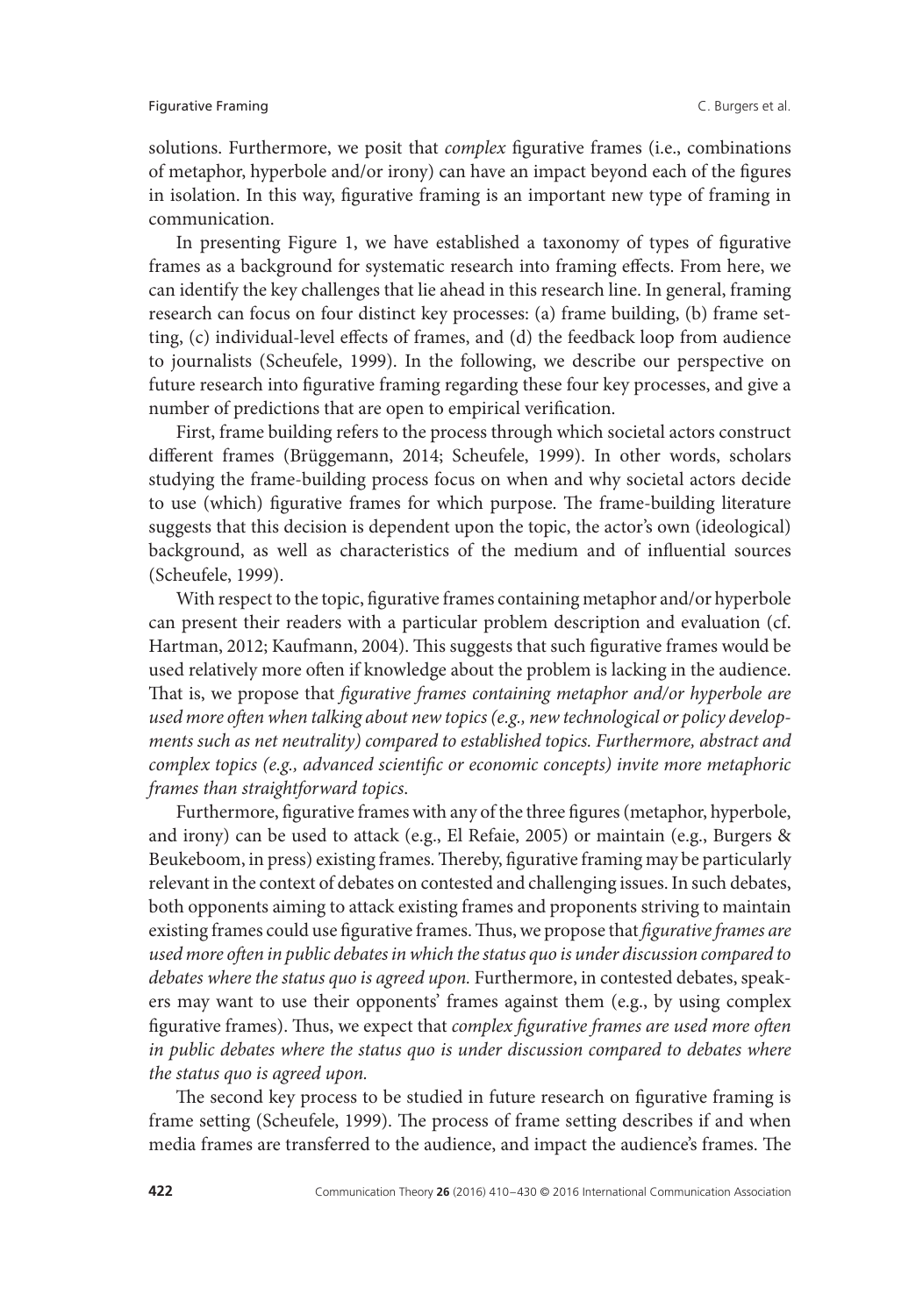framing literature suggests that two conditions should be satisfied for media frames to impact audience frames: (a) frame salience and (b) frame importance should both be high (Scheufele, 1999). Frame salience is high when the audience uses the frame when thinking about the target concept (and thus uses the reasoning elements of the figurative frame to think about the topic under discussion). For example, if an audience member immediately activates the Frankenfood frame when thinking about genetically modified food, frame salience of the Frankenfood frame is high. Frame importance is high when the audience thinks a specific frame is highly relevant to a specific issue.Thus, if a recipient would use the Frankenfood frame when thinking and reasoning about genetically modified food, frame importance of this frame is high.

We argue that figurative frames can be used to boost both frame salience and frame importance of a given topic (compared to literal frames). First, we propose that figurative frames are more memorable than comparable literal frames (cf. Giora, 1995; Giora, 2003), for instance, by elucidating a complex topic (Hartman, 2012), by raising awareness of an issue (Pehlivan & Berthon, 2011), or by presenting a creative way to think about a topic (Veale, 2013). Thus, we propose that *figurative frames positively boost frame salience (compared to literal frames)*. Furthermore, complex figurative frames could present an even stronger image than frames with a single figure. We therefore also propose that *complex figurative frames boost frame salience (compared to frames based on a single figure).*

Second, we posit that figurative frames may impact frame relevance, for instance, by intensifying (Thrall, 2007), attacking (e.g., El Refaie, 2005), or maintaining (e.g., Burgers & Beukeboom, in press) an existing frame. This means that figurative frames can both positively (by intensifying or maintaining) and negatively (by attacking) affect frame importance. Thus, we propose that *figurative frames have a larger impact on frame importance compared to literal frames*. Similarly, we propose that *this impact is again increased with complex figurative frames*.

The third key process in framing research is individual-level effects of frames (Scheufele, 1999), which asks when audience frames impact the audience's beliefs, attitudes and/or behaviors related to the frame. Thus, if audience members use a figurative frame (e.g., Frankenfood) to think about a societal issue (e.g., genetically modified food), under which conditions does this frame impact the audience's own stance on that issue (e.g., genetically modified food is bad)? The current framing literature on individual-level effects is mainly concerned with identifying mediators and moderators under which such individual-level effects are increased or hampered.

We propose that two elements are important when identifying such potential mediators and moderators. First, it is important to consider which specific function the figurative frame is expected to fulfill. The current framing literature has for instance found differential effects of political knowledge as a moderator, with competing studies finding the strongest framing effects when political knowledge is low (e.g., Haider-Markel & Joslyn, 2001), moderate (e.g., Lecheler, Keer, Schuck, & Hänggli, 2015), or high (e.g., Nelson, Oxley, & Clawson, 1997). We suggest that such conflicting findings can be reconciled by considering the specific functions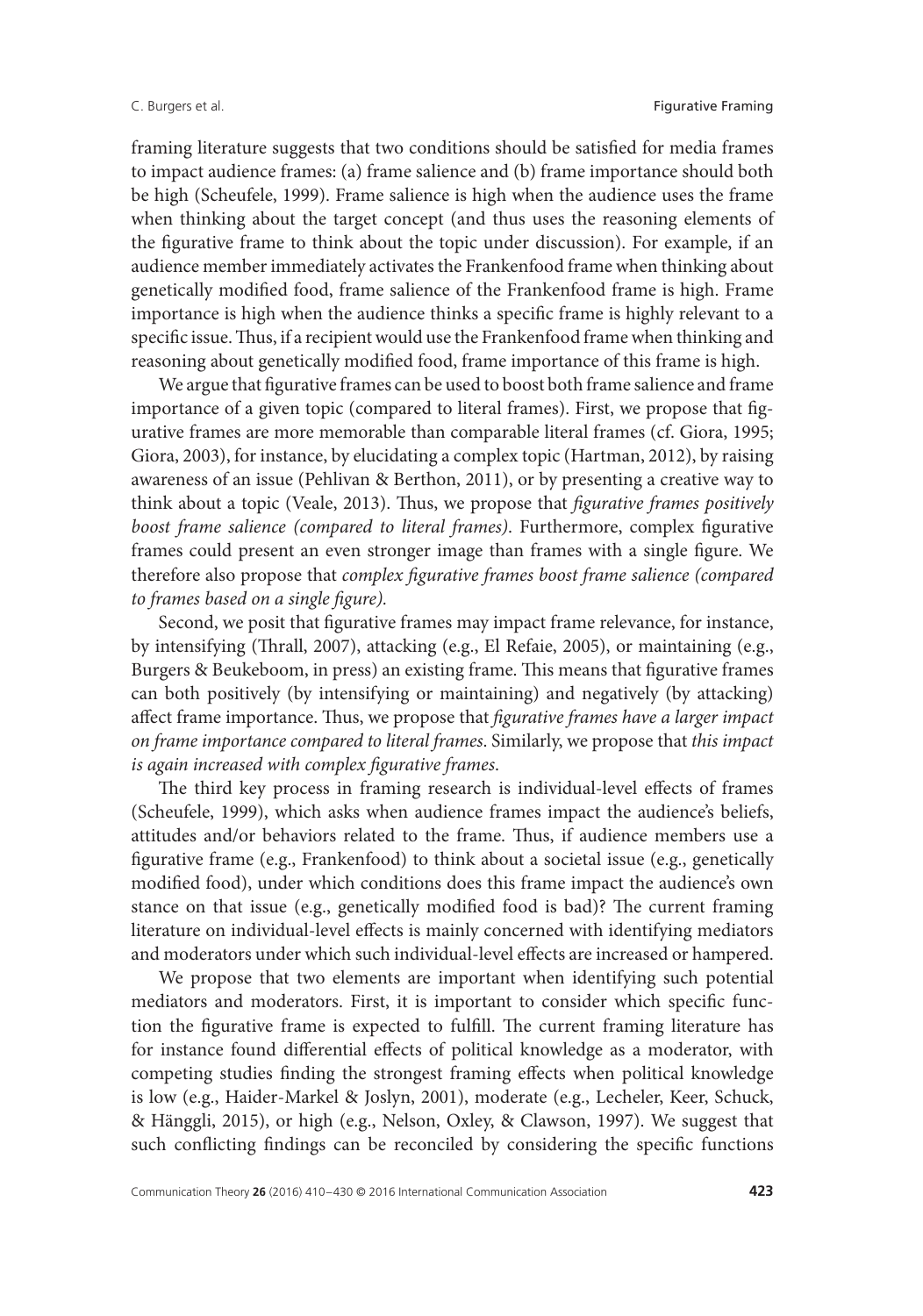of the figurative frame in discourse. We propose that *figurative frames are most effective for participants under low political knowledge, when they serve to present a problem definition of a hitherto unknown concept or issue*. After all, for participants under this condition, the figurative frame adds most information by making an unknown, abstract and/or complex issue (e.g., net neutrality) more concrete and comprehensible. However, we expect a different effect when the figurative frame is used to exaggerate (e.g., Thrall, 2007), attack (e.g., El Refaie, 2005), or maintain (e.g., Burgers & Beukeboom, in press) an existing frame. In these cases, participants need background knowledge to fully appreciate how the specific figurative frame engages with the frames that are already in usage. Thus, we hypothesize *that figurative frames that respond to an existing frame (e.g., by exaggerating, attacking or maintaining existing frames) are most effective for participants with high political knowledge*.

The second important element to consider when identifying moderators and mediators of individual-level effects of figurative frames concerns the way the figurative frame fits personal characteristics of the recipient. For instance, one study found that metaphors containing source elements from the domain of violence (e.g., a campaign message stating "As your representative, I promise to *fight* for all the people") were more effective than comparable literal statements (e.g., "I promise to *work* for all the people") for individuals high in trait aggressiveness (Kalmoe, 2014). Similarly, metaphors referring to the right in positive terms (e.g., you're *right*, *right* on track) and to the left in negative terms (e.g., he has two *left* hands) were more pronounced in right-handed than in left-handed individuals (Casasanto, 2009). That is, right-handers themselves work better with the right-hand side of their bodies, enabling stronger positive associations with right compared to left. Thus, we propose that *figurative frames that either explicitly or implicitly tap into personal characteristics of their audience are more effective than those that do not.*

The fourth and final key process in framing research is the feedback loop from audience to journalists (Scheufele, 1999). This loop pertains to the question how journalists use audience feedback to perpetuate or change their framing of an issue over a longer period of time. The feedback loop can be studied in the case of individual articles (i.e., how audience feedback on one particular article impacts the journalist's decision in writing the next article on the same issue) or on long-term issue coverage. After all, some frames can be used for a longer period of time across language and cultures. The figurative frames describing politics as a game (Aalberg et al., 2012) and elections as a horserace (Iyengar et al., 2004), for instance, can be used to cover a variety of elections across various countries. Other frames, by contrast, impact public discourse over a relatively short period of time, after which their influence diminishes (e.g., Frankenfood; Hellsten, 2003). Future research could study this feedback loop to determine which kinds of figurative frames shape the debate both in the short and the long term in which ways.

The current article introduced figurative framing theory to discuss framing with types of figuration like metaphor, hyperbole and irony. We showed (a) how the three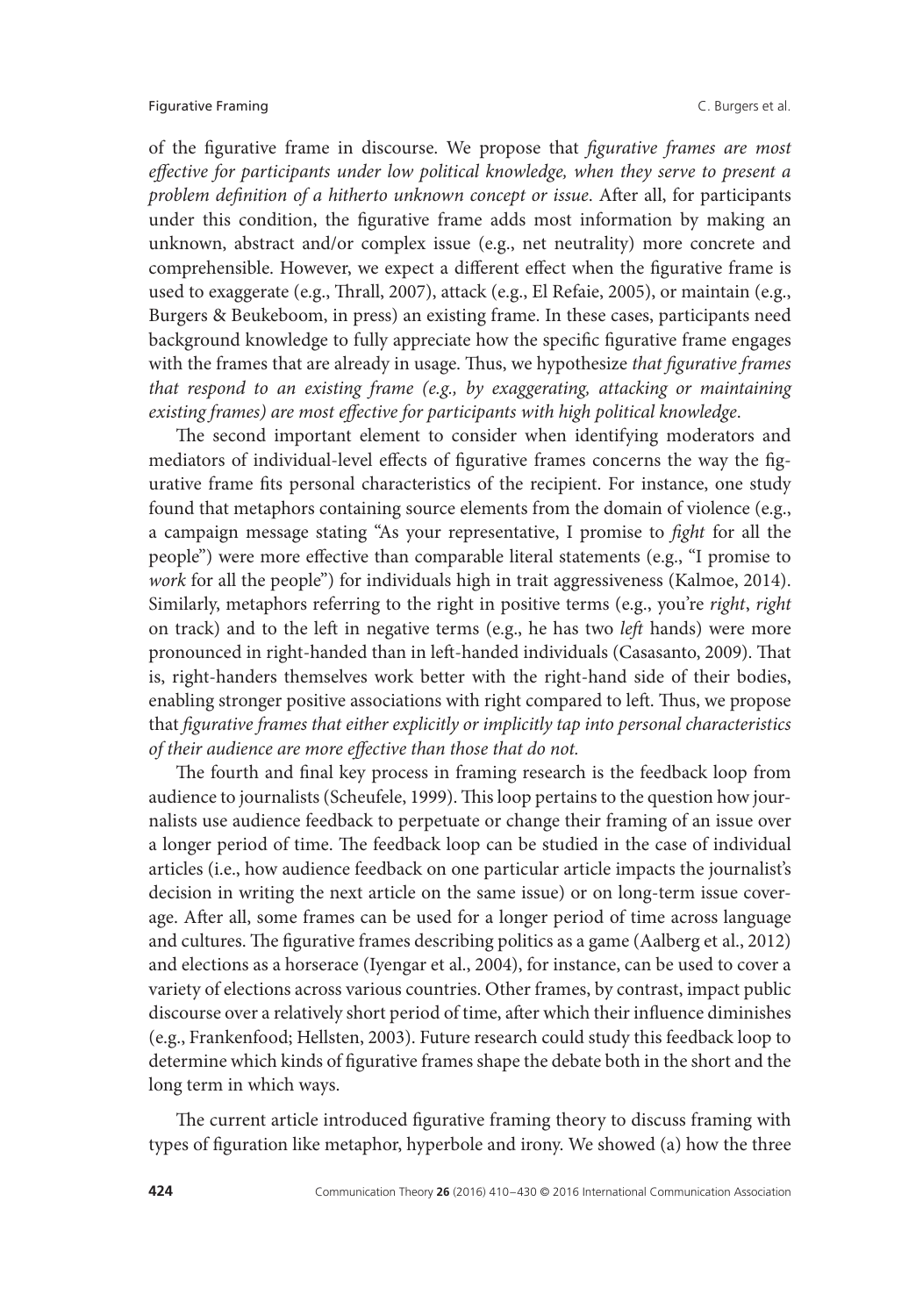types of figuration contain linguistic and conceptual content, (b) that figurative framing is an important type of framing in communication, because it is used to shape public discourse across societal topics and (c) that combinatory figurative frames may have a differential impact compared with figurative frames that are based on only one type of figuration. We concluded our article with a research agenda for figurative framing, where we showed how figurative framing can be incorporated into research in the four key processes of framing research (frame building, frame setting, individual-level effects, and feedback loop), and presented a number of testable hypotheses for future research. We hope that this article sets the stage for further communication research on figurative framing, showing how figurative framing is similar to and different from conventional perspectives on framing.

# **Acknowledgements**

The contribution of Christian Burgers was supported by the Netherlands Organisation for Scientific Research (NWO VENI grant 275-89-020, www.nwo.nl).

# **Notes**

1 Please note that the original paper (Hellsten, 2003) only analyzes this frame in terms of its metaphoric, but not its hyperbolic elements. We argue that the Frankenfood frame is both hyperbolic and metaphoric, and that this combinatory figurative frames may impact public discourse in differential ways from frames that contain only metaphor or only hyperbole.

# **References**

- Aalberg, T., Strömbäck, J., & de Vreese, C. H. (2012). The framing of politics as strategy and game: A review of concepts, operationalizations and key findings. *Journalism*, **13**(2), 162–178. doi:10.1177/1464884911427799.
- Akimoto, Y., Miyazawa, S., & Muramoto, T. (2012). Comprehension processes of verbal irony: The effects of salience, egocentric context and allocentric theory of mind. *Metaphor and Symbol*, **27**(3), 217–242. doi:10.1080/10926488.2012.691750.
- Averbeck, J. M. (2010). Irony and language expectancy theory: Evaluations of expectancy violation outcomes. *Communication Studies*, **61**(3), 356–372. doi:10.1080/10510971003776147.
- Averbeck, J. M. (2015). Irony in interpersonal conflict scenarios. *Journal of Argumentation in Context*, **4**(1), 87–109. doi:10.1075/jaic.4.1.05ave.
- Averbeck, J. M., & Hample, D. (2008). Ironic message production: How and why we produce ironic messages. *Communication Monographs*, **75**(4), 396–410. doi:10.1080/03637750802512389.
- Baym, G. (2005). The daily show: Discursive integration and the reinvention of political journalism. *Political Communication*, **22**(3), 259–276. doi:10.1080/10584600591006492.
- Boot, I., & Pecher, D. (2010). Similarity is closeness: Metaphorical mapping in a conceptual task. *The Quarterly Journal of Experimental Psychology*, **63**(5), 942–954. doi:10.1080/17470210903134351.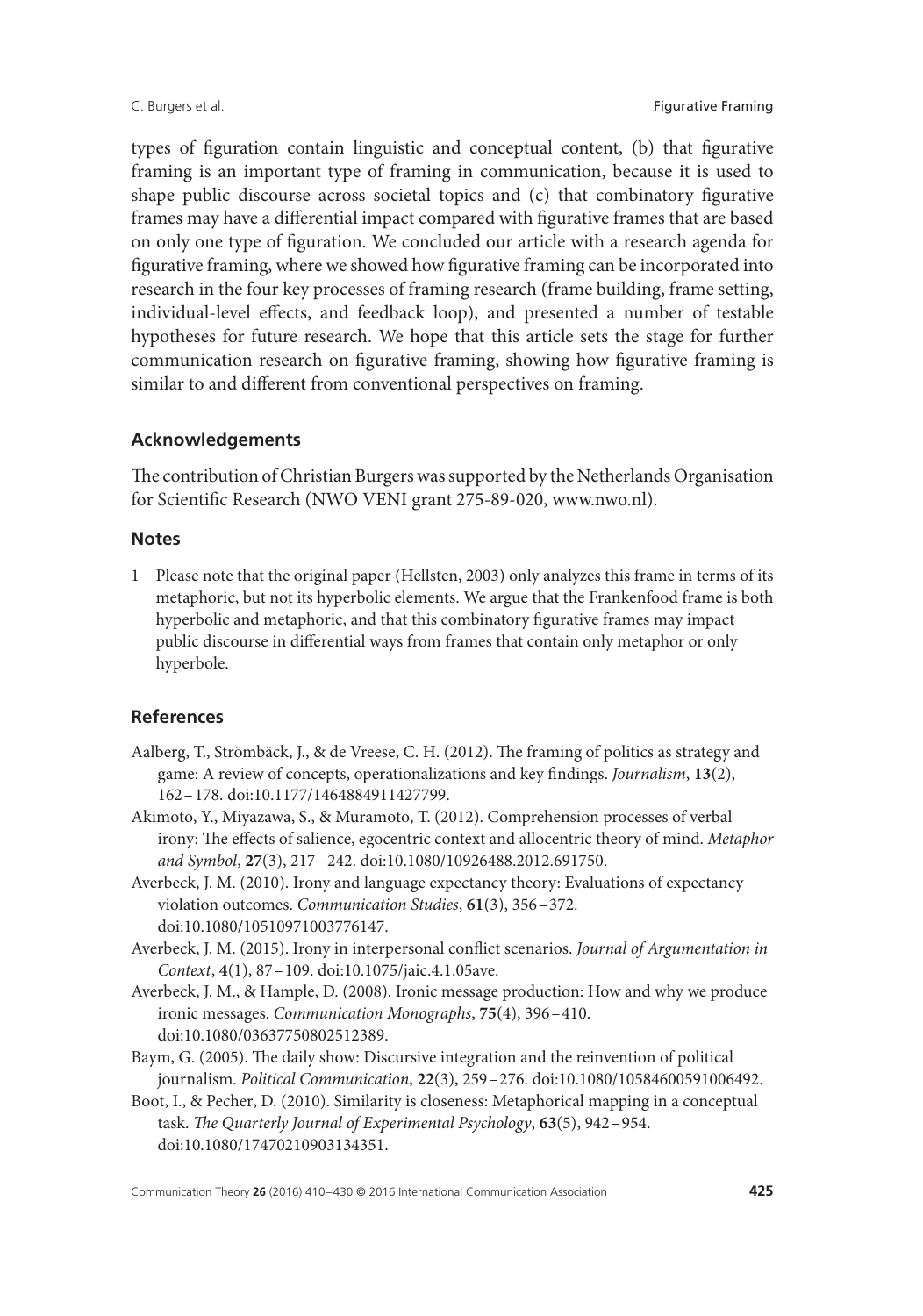- Borah, P. (2011). Conceptual issues in framing theory: A systematic examination of a decade's literature. *Journal of Communication*, **61**(2), 246–263. doi:10.1111/j.1460-2466.2011.01539.x.
- Brüggemann, M. (2014). Between frame setting and frame sending: How journalists contribute to news frames. *Communication Theory*, **24**(1), 61–82. doi:10.1111/comt.12027.

Burgers, C., & Beukeboom, C. J. (in press). Stereotype transmission and maintenance through interpersonal communication: The Irony Bias. *Communication Research*. doi:10.1177/0093650214534975.

- Burgers, C., van Mulken, M., & Schellens, P. J. (2011). Finding irony: An introduction of the Verbal Irony Procedure (VIP). *Metaphor and Symbol*, **26**(3), 186–205. doi:10.1080/10926488.2011.583194.
- Burgers, C., van Mulken, M., & Schellens, P. J. (2012). Type of evaluation and marking of irony: The role of perceived complexity and comprehension. *Journal of Pragmatics*, **44**(3), 231–242. doi:10.1016/j.pragma.2011.11.003.
- Carston, R., & Wearing, C. (2015). Hyperbolic language and its relation to metaphor and irony. *Journal of Pragmatics*, **79**, 79–92. doi:10.1016/j.pragma.2015.01.011.
- Casasanto, D. (2009). Embodiment of abstract concepts: Good and bad in right- and left-handers. *Journal of Experimental Psychology: General*, **138**(3), 351–367. doi:10.1037/a0015854.
- Charteris-Black, J., & Musolff, A. (2003). 'Battered hero' or 'innocent victim'? A comparative study of metaphors for euro trading in British and German financial reporting. *English for Specific Purposes*, **22**(2), 153–176. doi:10.1016/S0889-4906(02)00012-1.
- Chiappe, D. L., Kennedy, J. M., & Chiappe, P. (2003). Aptness is more important than comprehensibility in preference for metaphors and similes. *Poetics*, **31**(1), 51–68. doi:10.1016/S0304-422X(03)00003-2.
- Claridge, C. (2010). *Hyperbole in English: A corpus-based study of exaggeration*. Cambridge, England: Cambridge University Press.
- Colston, H. L., & Keller, S. B. (1998). You'll never believe this: Irony and hyperbole in expressing surprise. *Journal of Psycholinguistic Research*, **27**(4), 499–513. doi:10.1023/A:1023229304509.
- Craig, T. Y., & Blankenship, K. L. (2011). Language and persuasion: Linguistic extremity influences message processing and behavioral intentions. *Journal of Language and Social Psychology*, **30**(3), 290–310. doi:10.1177/0261927X11407167.
- De Landtsheer, C., De Vries, P., & Vertessen, D. (2008). Political impression management: How metaphors, sound bites, appearance effectiveness, and personality traits can win elections. *Journal of Political Marketing*, **7**(3–4), 217–238. doi:10.1080/15377850802005083.
- de Vreese, C., & Lecheler, S. (2012). News framing research: An overview and new developments. In H. A. Semetko & M. Scammell (Eds.), *The SAGE handbook of political communication* (pp. 292–306). London, England: SAGE.
- de Vries, J. (2012). *Debat over Europa [Debate on Europe]*. Retrieved from http://www.volkskrant.nl/vk/nl/7264/Schuldencrisis/article/detail/3362163/2012/12/12/ Debat-over-Europa—Euro-is-Hotel-California-inchecken-kan-uitchecken-niet.dhtml
- Deason, G., & Gonzales, M. H. (2012). Moral politics in the 2008 presidential convention acceptance speeches. *Basic and Applied Social Psychology*, **34**(3), 254–268. doi:10.1080/01973533.2012.674450.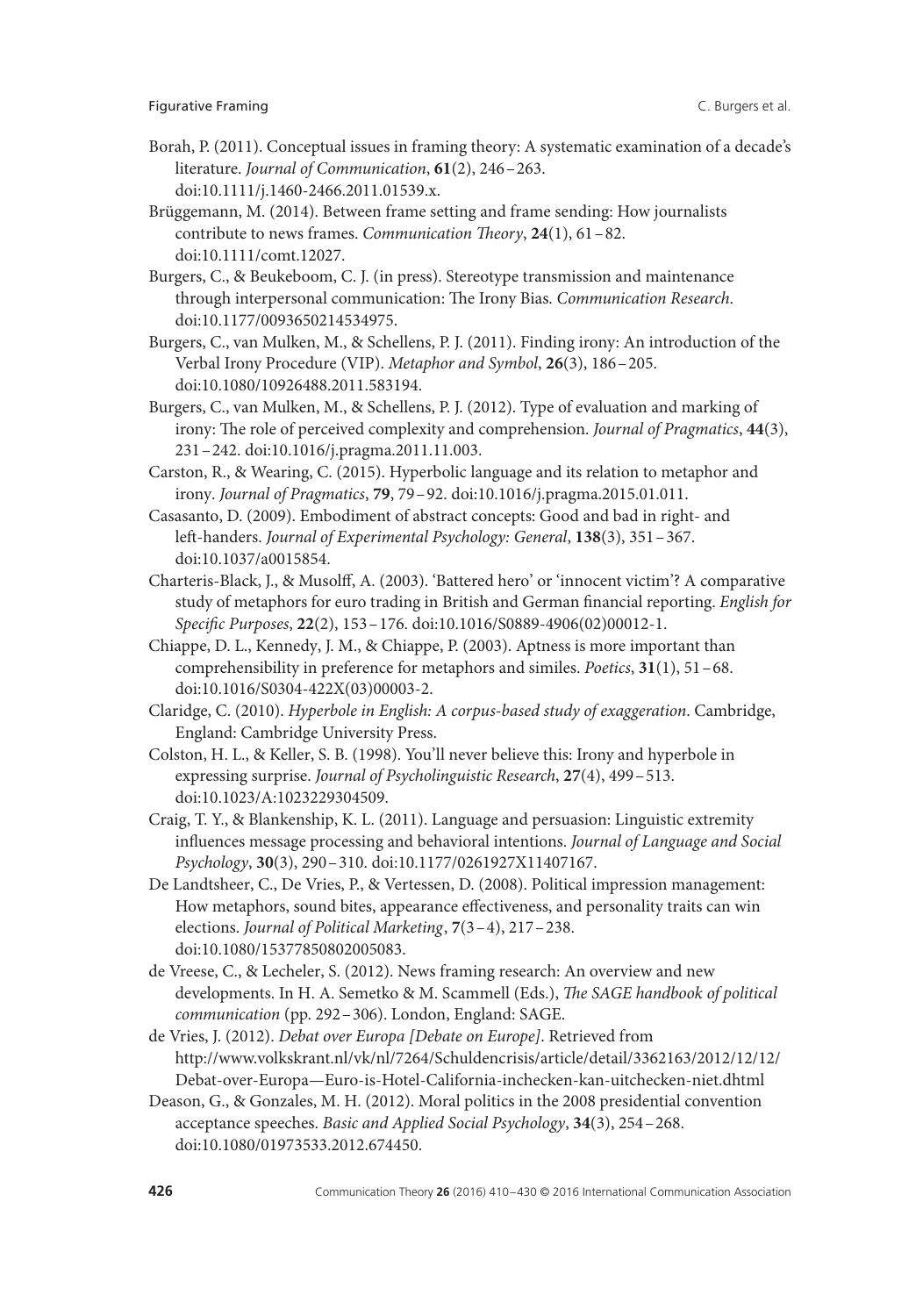- Deprez, A., & Raeymaeckers, K. (2010). Framing the first and second Intifada: A longitudinal quantitative research design applied to the Flemish press. *European Journal of Communication*, **25**(1), 3–23. doi:10.1177/0267323109354225.
- Dews, S., & Winner, E. (1995). Muting the meaning: A social function of irony. *Metaphor and Symbolic Activity*, **10**(1), 3–19. doi:10.1207/s15327868ms1001\_2.
- Doig, A., & Phythian, M. (2005). The national interest and the politics of threat exaggeration: The Blair government's case for war against Iraq. *The Political Quarterly*, **76**(3), 368–376. doi:10.1111/j.1467-923X.2005.00695.x.
- Dori-Hacohen, G., & Livnat, Z. (2015). Negotiating norms of discussion in the public arena: The use of irony in Israeli political radio phone-in programs. *Journal of Communication*, **65**(6), 909–931. doi:10.1111/jcom.12186.
- Drucker, A., Fein, O., Bergerbest, D., & Giora, R. (2014). On sarcasm, social awareness, and gender. *Humor*, **27**(4), 551–573. doi:10.1515/humor-2014-0092.
- El Refaie, E. (2005). 'Our purebred ethnic compatriots': Irony in newspaper journalism. *Journal of Pragmatics*, **37**(6), 781–797. doi:10.1016/j.pragma.2004.10.017.
- Elsevier. (2006, October 6). *Wilders wil 'tsunami van islamisering' stoppen [Wilders wants to stop 'tsunami of islamization']*. Retrieved from http://www.elsevier.nl/Politiek/ nieuws/2006/10/Wilders-wil-tsunami-van-islamisering-stoppen-ELSEVIER094692W/
- Entman, R. M. (1993). Framing: Toward clarification of a fractured paradigm. *Journal of Communication*, **43**(4), 51–58. doi:10.1111/j.1460-2466.1993.tb01304.x.
- Ettema, J. S., & Glasser, T. L. (1994). The irony in—and of—journalism: A case study in the moral language of liberal democracy. *Journal of Communication*, **44**(2), 5–28. doi:10.1111/j.1460-2466.1994.tb00674.x.
- Gamson, W. A., & Modigliani, A. (1989). Media discourse and public opinion on nuclear power: A constructionist approach. *American Journal of Sociology*, **95**(1), 1–37. doi:10.1086/229213.
- Gibbs, R. W., Jr. (2000). Irony in talk among friends. *Metaphor and Symbol*, **15**(1–2), 5–27. doi:10.1080/10926488.2000.9678862.
- Gibbs, R. W., Jr. (Ed.) (2008). *The Cambridge handbook of metaphor and thought*. Cambridge, England: Cambridge University Press.
- Gibbs, R. W., Jr., & Colston, H. L. (2012). *Interpreting figurative meaning*. Cambridge, England: Cambridge University Press.
- Gibbs, R. W., Jr., & Franks, H. (2002). Embodied metaphor in women's narratives about their experiences with cancer. *Health Communication*, **14**(2), 139–165. doi:10.1207/S15327027HC1402\_1.
- Giora, R. (1995). On irony and negation. *Discourse Processes*, **19**(2), 239–264. doi:10.1080/01638539509544916.
- Giora, R. (2003). *On our mind: Salience, context, and figurative language*. Oxford, England: Oxford University Press.
- Giora, R., Fein, O., & Schwartz, T. (1998). Irony: Graded salience and indirect negation. *Metaphor and Symbol*, **13**(2), 83–101. doi:10.1207/s15327868ms1302\_1.
- Glasser, T. L., & Ettema, J. S. (1993). When the facts don't speak for themselves: A study of the use of irony in daily journalism. *Critical Studies in Media Communication*, **10**(4), 322–338. doi:10.1080/15295039309366874.
- Haider-Markel, D. P., & Joslyn, M. R. (2001). Gun policy, opinion, tragedy, and blame attribution: The conditional influence of issue frames. *The Journal of Politics*, **63**(2), 520–543. doi:10.1111/0022-3816.00077.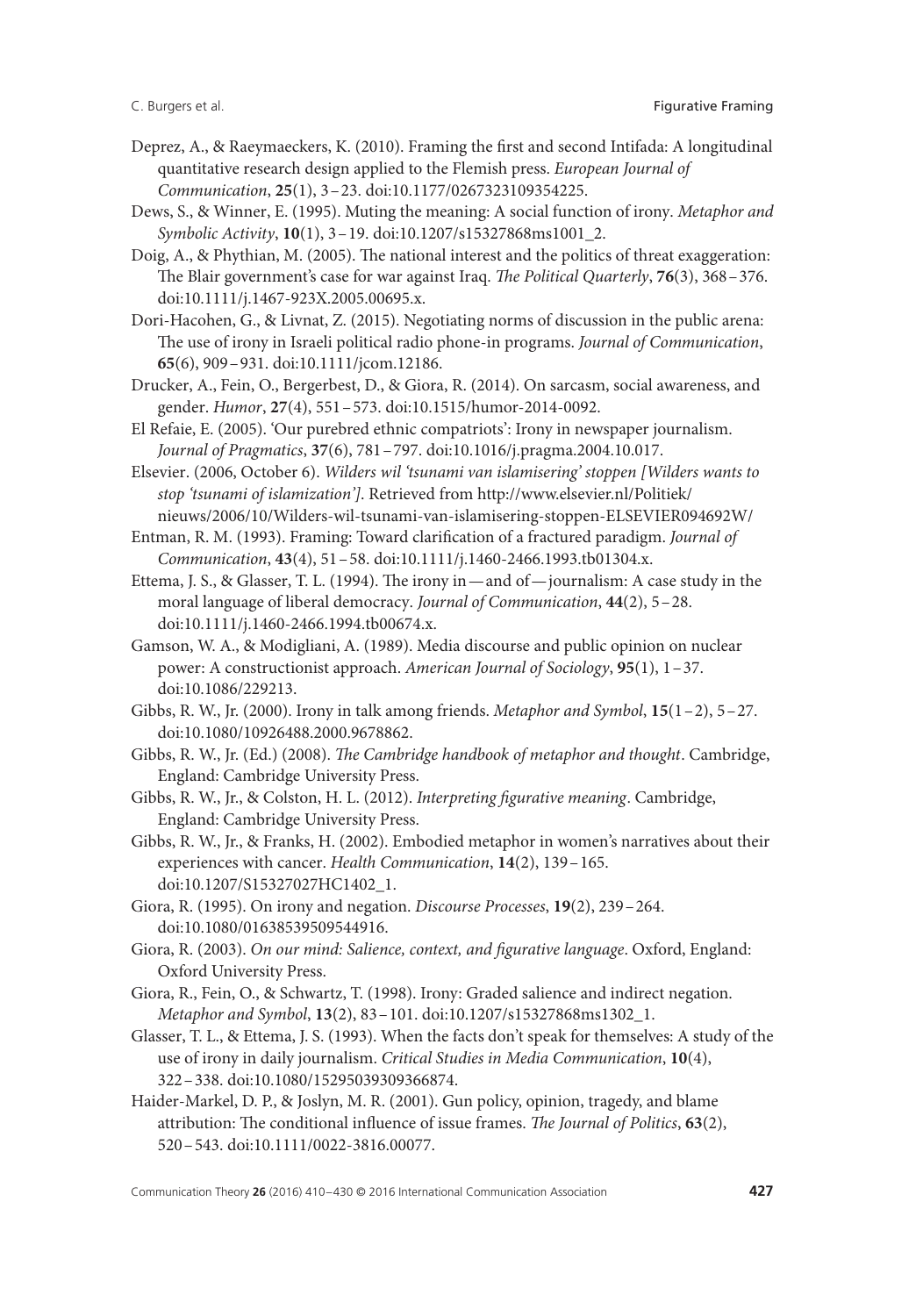- Hartman, T. K. (2012). Toll booths on the information superhighway? Policy metaphors in the case of net neutrality. *Political Communication*, **29**(3), 278–298. doi:10.1080/10584609.2012.694983.
- Hellsten, I. (2003). Focus on metaphors: The case of "Frankenfood" on the Web. *Journal of Computer-Mediated Communication*, **8**(4). doi:10.1111/j.1083-6101.2003.tb00218.x.

Hertog, J., & McLeod, D. (2001). A multiperspectival approach to framing analysis: A field guide. In S. D. Reese, O. H. Gandy & A. E. Grant (Eds.), *Framing public life: Perspectives on media and our understanding of the social world* (pp. 139–161). Mahwah, NJ: Erlbaum.

Hong, J., & Sun, Y. (2012). Warm it up with love: The effect of physical coldness on liking of romance movies. *Journal of Consumer Research*, **39**(2), 293–306. doi:10.1086/662613.

- Iyengar, S., Norpoth, H., & Hahn, K. S. (2004). Consumer demand for election news: The horserace sells. *Journal of Politics*, **66**(1), 157–175. doi:10.1046/j.1468-2508.2004.00146.x.
- Joris, W., d'Haenens, L., & Van Gorp, B. (2014). The euro crisis in metaphors and frames: Focus on the press in the Low Countries. *European Journal of Communication*, **29**(5), 608–617. doi:10.1177/0267323114538852.
- Kalmoe, N. P. (2014). Fueling the fire: Violent metaphors, trait aggression, and support for political violence. *Political Communication*, **31**(4), 545–563. doi:10.1080/10584609.2013.852642.
- Karstetter, A. B. (1964). Toward a theory of rhetorical irony. *Speech Monographs*, **31**(2), 162–178. doi:10.1080/03637756409375407.
- Kaufer, D. S., & Neuwirth, C. M. (1982). Foregrounding norms and ironic communication. *Quarterly Journal of Speech*, **68**(1), 28–36. doi:10.1080/00335638209383589.
- Kaufmann, C. (2004). Threat inflation and the failure of the marketplace of ideas: The selling of the Iraq war. *International Security*, **29**(1), 5–48. doi:10.1162/0162288041762940.
- Kreuz, R. J., Roberts, R. M., Johnson, B. K., & Bertus, E. L. (1996). Figurative language occurrence and co-occurrence in contemporary literature. In R. J. Kreuz & M. S. MacNealy (Eds.), *Empirical approaches to literature and aesthetics* (pp. 83–97). Norwood, NJ: Ablex Publishing.
- Krieger, J. L. (2014). Last resort or roll of the die? Exploring the role of metaphors in cancer clinical trials education among medically underserved populations. *Journal of Health Communication*, **19**(10), 1161–1177. doi:10.1080/10810730.2013.801537.
- Lakoff, G. (1996/2002). *Moral politics: How liberals and conservatives think*. Chicago, IL: The University of Chicago Press.
- Lakoff, G., & Johnson, M. (1980/2003). *Metaphors we live by*. Chicago, IL: The University of Chicago Press.
- Lecheler, S., Keer, M., Schuck, A., & Hänggli, R. (2015). The effects of repetitive news framing on political opinions over time. *Communication Monographs*, **82**(3), 339–358. doi:10.1080/03637751.2014.994646.
- Lee, S. W., & Schwarz, N. (2012). Bidirectionality, mediation, and moderation of metaphorical effects: The embodiment of social suspicion and fishy smells. *Journal of Personality and Social Psychology*, **103**(5), 737–749. doi:10.1037/a0029708.
- McAdams, D. P., Albaugh, M., Farber, E., Daniels, J., Logan, R. L., & Olson, B. (2008). Family metaphors and moral intuitions: How conservatives and liberals narrate their lives. *Journal of Personality and Social Psychology*, **95**(4), 978–990. doi:10.1037/a0012650.
- McQuarrie, E. F., & Mick, D. G. (1996). Figures of rhetoric in advertising language. *Journal of Consumer Research*, **22**(4), 424–438. doi:10.1086/209459.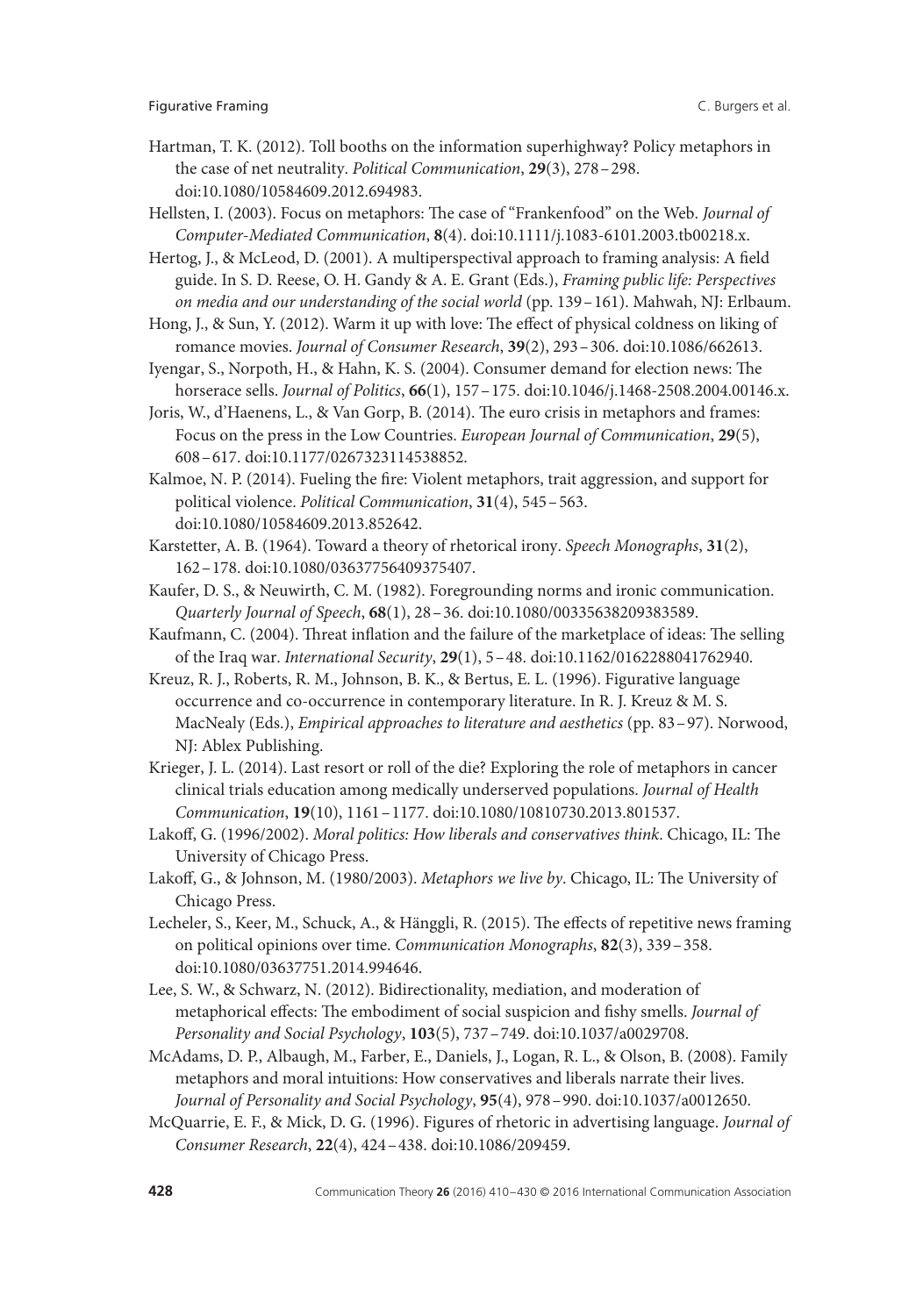- Moses, J. F., & Gonzales, M. H. (2015). Strong candidate, nurturant candidate: Moral language in Presidential television advertisements. *Political Psychology*, **36**(4), 379–397. doi:10.1111/pops.12160.
- Musolff, A. (2000). Political imagery of Europe: A house without exit doors? *Journal of Multilingual and Multicultural Development*, **21**(3), 216–229. doi:10.1080/01434630008666402.
- Nelson, T. E., Oxley, Z. M., & Clawson, R. A. (1997). Toward a psychology of framing effects. *Political Behavior*, **19**(3), 221–246. doi:10.1023/A:1024834831093.
- New York Times. (2014, October 26). *Is the Affordable Care Act working?* Retrieved from http://www.nytimes.com/interactive/2014/10/27/us/is-the-affordable-care-actworking.html?\_r=0#/
- Norrick, N. R. (2004). Hyperbole, extreme case formulation. *Journal of Pragmatics*, **36**(9), 1727–1739. doi:10.1016/j.pragma.2004.06.006.
- Ohl, J. J., Pfister, D. S., Nader, M., & Griffin, D. (2013). Lakoff's theory of moral reasoning in presidential campaign advertisements, 1952–2012. *Communication Studies*, **64**(5), 488–507. doi:10.1080/10510974.2013.832340.
- Ortony, A. (Ed.) (1979/1993). *Metaphor and thought* (2nd ed.). Cambridge, England: Cambridge University Press.
- Pehlivan, E., & Berthon, P. (2011). Hugh Jidette or huge debt: Questioning US fiscal policy using caricature and irony. *Journal of Public Affairs*, **11**(3), 168–173. doi:10.1002/pa.399.
- Pehlivan, E., Berthon, P., Berthon, J. P., & Cross, I. (2013). Viral irony: Using irony to spread the questioning of questionable consumption. *Journal of Public Affairs*, **13**(2), 172–179. doi:10.1002/pa.1472.
- Quinsaat, S. (2014). Competing news frames and hegemonic discourses in the construction of contemporary immigration and immigrants in the United States. *Mass Communication and Society*, **17**(4), 573–596. doi:10.1080/15205436.2013.816742.
- Quintilian (1959). *The Institutio Oratoria of Quintilian: With an English Translation by H. E. Butler, MA* (Vol. **3**). London, England: William Heinemann (original work published around AD 95).
- Scheufele, D. A. (1999). Framing as a theory of media effects. *Journal of Communication*, **49**(1), 103–122. doi:10.1093/joc/49.1.103.

Searle, J. R. (1978). Literal meaning. *Erkenntnis*, **13**(1), 207–224. doi:10.1007/BF00160894.

- Snoeck Henkemans, A.F. (2013). The use of hyperbole in the argumentation stage. In D. Mohammed & M. Lewiński, Virtues of argumentation: Proceedings of the 10th *International Conference of the Ontario Society for the Study of Argumentation (OSSA)*, 22–26 May 2013. Windsor, Canada: OSSA.
- Sopory, P., & Dillard, J. P. (2002). The persuasive effects of metaphor: A meta-analysis. *Human Communication Research*, **28**(3), 382–419. doi:10.1111/j.1468-2958.2002.tb00813.x.
- Steen, G. J. (2011). The contemporary theory of metaphor: Now new and improved!. *Review of Cognitive Linguistics*, **9**(1), 26–64. doi:10.1075/rcl.9.1.03ste.
- Sullivan, S. (2013, October 11). *Ben Carson: Obamacare worst thing 'since slavery'*. Retrieved from http://www.washingtonpost.com/blogs/post-politics/wp/2013/10/11/bencarson-obamacare-worst-thing-since-slavery/
- Thrall, A. T. (2007). A bear in the woods? Threat framing and the marketplace of values. *Security Studies*, **16**(3), 452–488. doi:10.1080/09636410701547915.